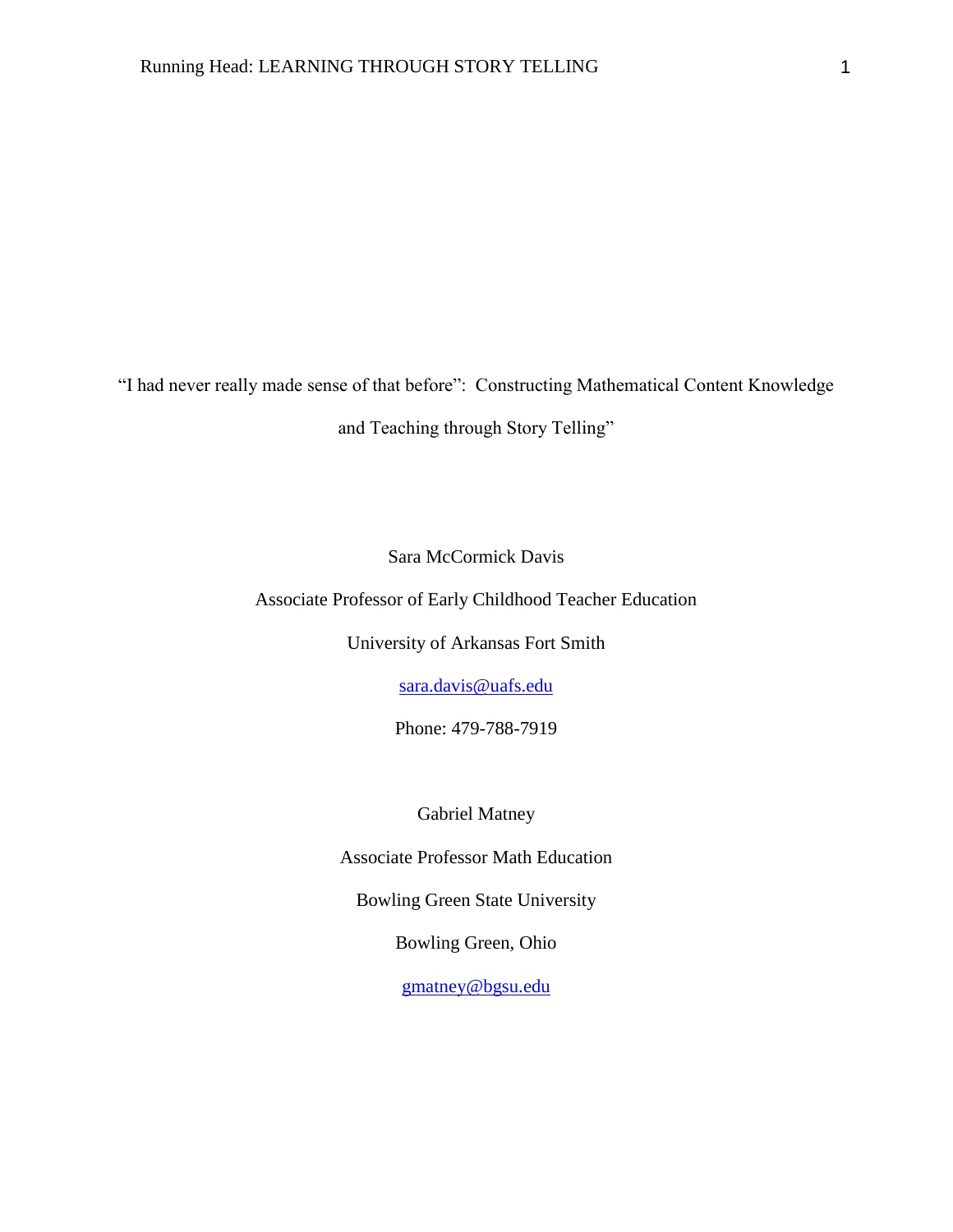## Abstract

How do teacher educators in two different fields help pre-service teachers bridge content and pedagogical knowledge? This paper explores the experience of using story-telling over two courses that are required in an early childhood teacher education program. The authors, from two different colleges, used reflection prompted by story-telling to collaboratively support the construction of content knowledge in both a math content class and in a math methods class. Students were able to reflect on their own math content knowledge by telling and retelling their understanding of math knowledge construction and that of children they worked with over the semester.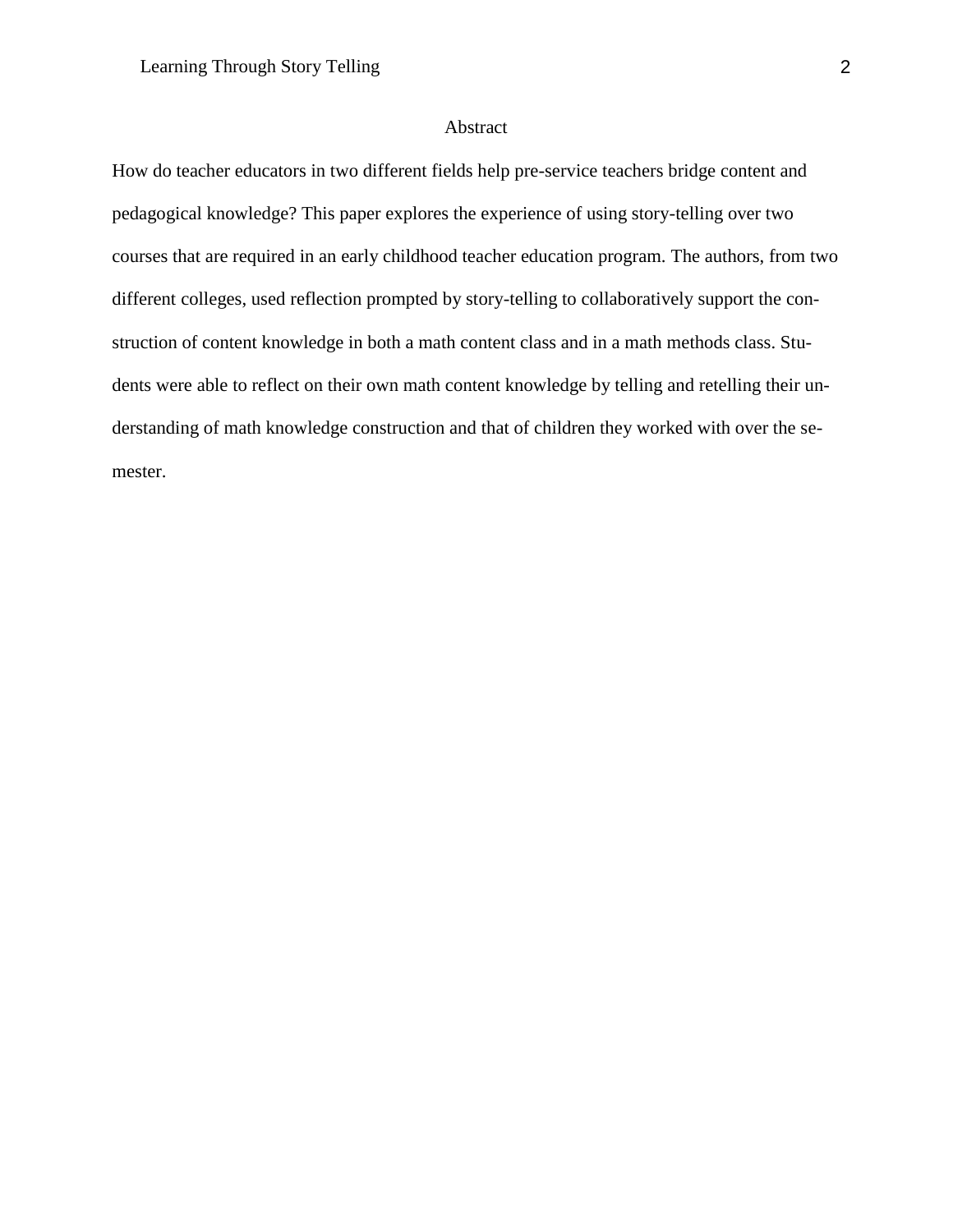As Amanda approached her math classroom for the first time she slowed her pace and felt a deep sense of fear, dread, and loathing all wrapped up in the pit of her stomach. Her heart racing, she stepped across the threshold. With the first step into the room, she quickly glanced around to find an empty chair near the back. She immediately began making her way to the empty seat and noticed out of the corner of her eye that the professor was welcoming the students with a warm, gentle smile. Amanda nodded and tried to muster a smile that just didn't come out right, instead resembling more of snarl. Slightly embarrassed by this she quickly passed the professor, lowering her head and rolling her eyes up to the ceiling thinking to herself, "Oh geez did that just really happen, did I just make a face at my professor?" Trying to blend in she waited for math class to begin, with the deluge of symbols, note taking, and general lack of connected sense making that it had always been for her.

Her mathematics professor began to speak, "Welcome everyone. This course starts with who we are and ends with who we are becoming. In order to understand who 'we' are though we will need to be open with one another and be willing to deeply reflect and share. Your first assignment begins now and it may not be easy." Amanda held her breath and said to herself, "and here it comes." The teacher continued, "I want you to spend the next few minutes intensely reflecting on your first memory involving quantity. What were the context, issues, people, etc.? You don't need to write a lot down, just write enough that you can coherently re-tell the story to us."

Amanda and her classmates reflected and began to share. Her professor listened intently to their stories and sometimes expanded upon this shared experience to mention things noted from research on children's learning of quantity, the history of the development of mathematics, and the role language plays in understanding place value. Shrugging a little, she thought, "Hmmm,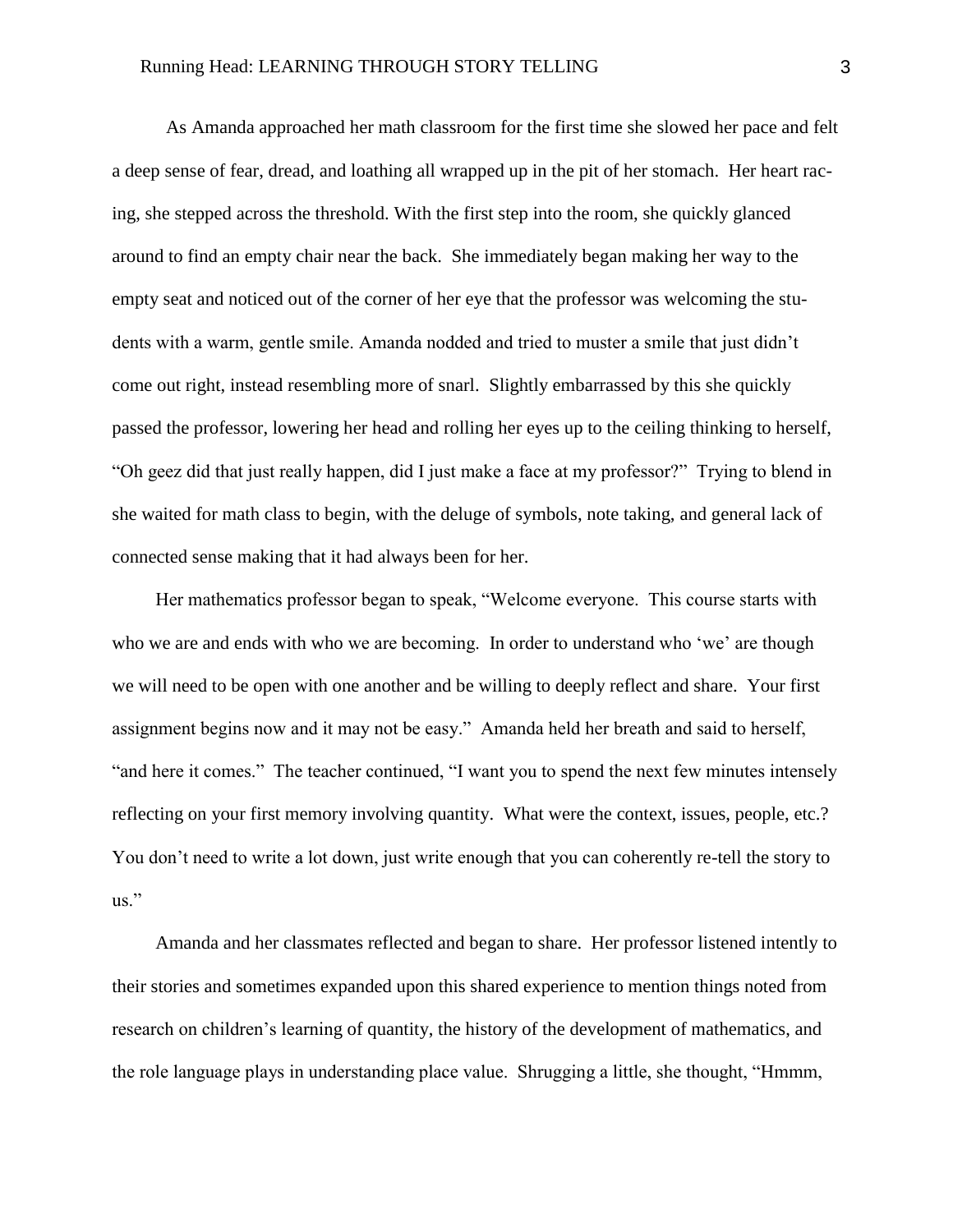#### Learning Through Story Telling 4

who knew mathematics could be so connected to life?" Class ended and a journaling assignment was given as homework. "Wait! Is it already over!? How did it go so fast?" As Amanda gathered her things many ideas bounced around in her head. She continued this quiet introspection as she walked to the dorm. "Did I really talk out loud in math class? I had never considered how the way we say a number could affect understanding of place-value. Just thinking about that helped me understand place-value better. Are there other things like that that could have stopped me from understanding too?" Though she still wasn't sure that every class day would be like this first one, she harbored a hope that it would be. A hope that her own understandings of mathematics would deepen, her fear would finally subside, and that she would learn how to help children avoid the negativity about mathematics that she often felt.

The story above contains many smaller experiences often told by pre-service early childhood teachers. Feelings of anxiety about mathematics are certainly not new and we work feverishly to help those who will be teaching mathematics develop positive dispositions toward the discipline. In that spirit, this paper describes our findings from the story telling journey we have designed for our pre-service elementary teachers in order to help them bridge mathematics content knowledge and pedagogical knowledge.

#### **Theoretical Perspective**

During our collegial planning times we focus our efforts toward understanding how students' dispositions change as they actively engage in reasoning about their own learning of mathematics. We both hold constructivist beliefs about learning and define constructivism as a meaning-making theory. Piaget's (1965) writing has influenced both of us to think of constructivism as a way of explaining how knowledge is constructed through actions with the world and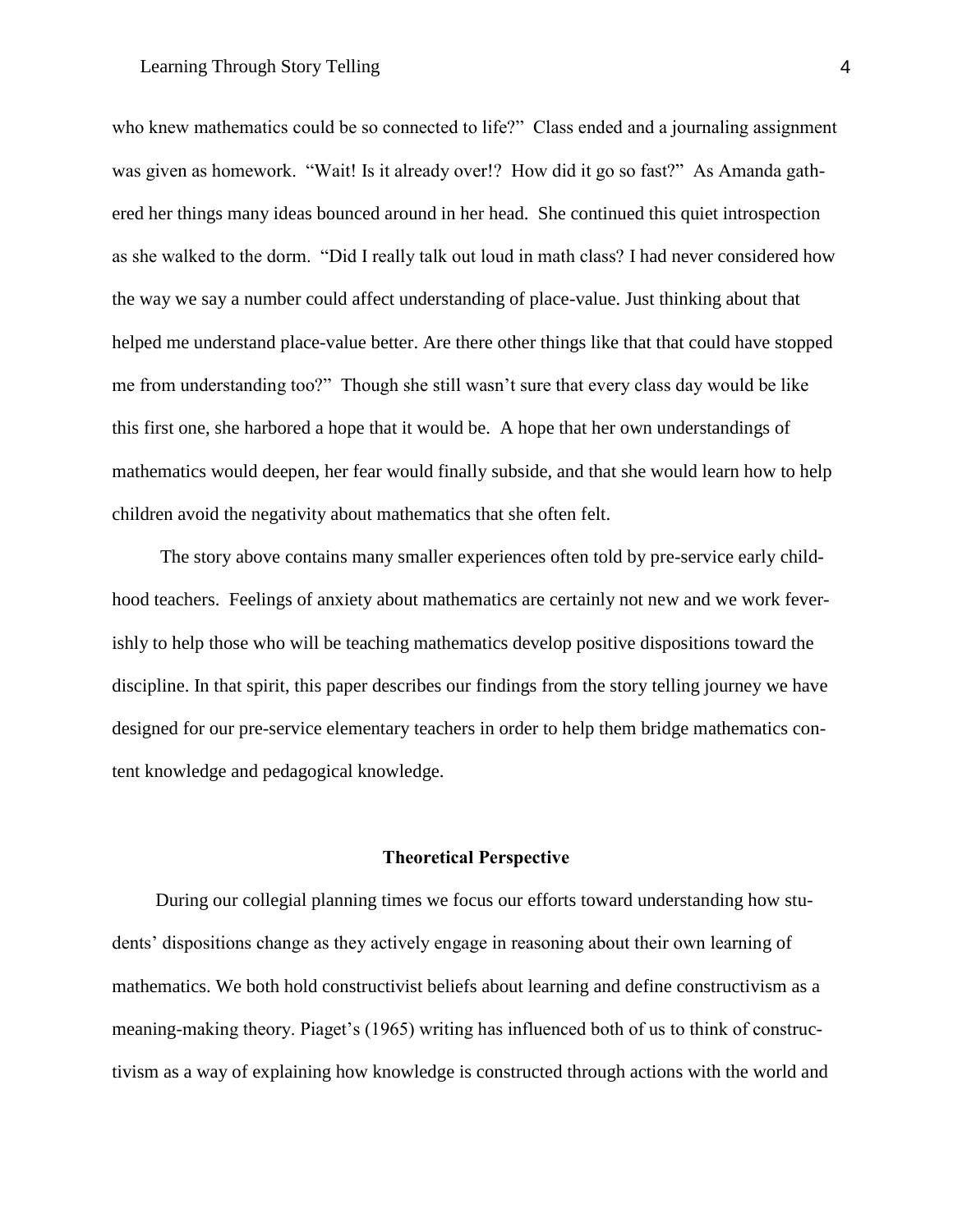trying to find meaning through those actions. Constructivist theory helps us understand why 30 different ways of knowing exist in a class of 30 students. Thus, we read our students' writing *expecting* to find different interpretations of information shared in class. Furthermore, we both reject reception of information as being the only way people learn. These beliefs mean that we both try to engage our students in constructing their own learning through problem *finding*, not just problem solving. Problem finding can be characterized as students actively engaged in recognizing their own cognitive dissonance and then working to re-organize their construction of knowledge, rather than being told that an answer is correct or that there is one procedure to follow (Richardson, 1997).

Many of our students have experienced mathematics as existing outside of themselves. Well-meaning teachers have presented mathematics information as knowledge to be memorized. However, when the teacher's perspective holds that mathematics is constructed through the building of quantitative relationships they then focus on the thinking process. Von Glasersfeld (1996) refers to the importance of the thinking process when he wrote, "…when we intend to stimulate and enhance a student's learning, we cannot afford to forget that knowledge does not exist outside a person's mind" (p.5). In other words, constructing a relationship happens in a different way for each person, the acquisition of knowledge is not something we collect like seashells.

Our students have experienced teaching and the learning of mathematics as a behaviorist approach where everything to be learned is decided by the teacher, who then carries out the plans and evaluates the students' ability to show that they can repeat information. They come into our courses already having what Anderson and Piazza (1996) term an "apprenticeship of observation" from the multitude of prior experiences over several years of schooling (Philipp, 2000). In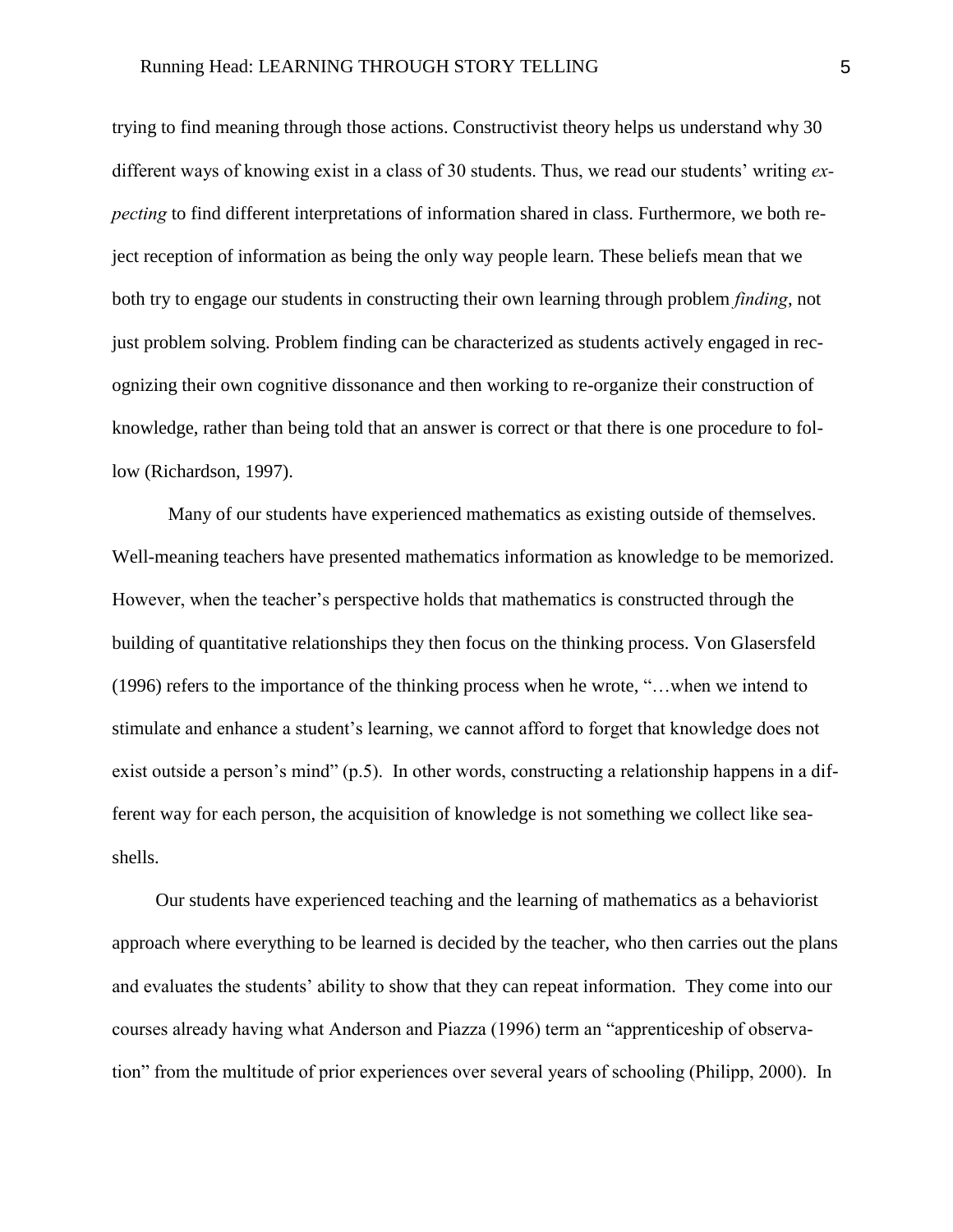#### Learning Through Story Telling 6

early childhood education the view of learning as being an outcome of maturation is a driving force behind theories of developmentally appropriate practice. Developmental readiness may explain specific behaviors, but does not offer a grand theory about learning. These two views have guided teachers' instruction almost exclusively in modern education (Fosnot, 1996).

"At the heart of constructivism is the idea that every process of interpretation is a construction based on the conceptions already held by the researcher (teacher) " (Duit, Tregust, and Mansfield, 1996, p. 18). For us, that means we make pedagogical decisions through our own concepts of teaching and learning. We understand that constructivist theory is a philosophical stance; the learner is constructing knowledge whether the teaching method is direct instruction or guided discovery. However, some pedagogical methods send the message that the person who knows *more* must transmit the knowledge to someone who knows *less*, thus reinforcing the idea that learning is simply receiving information (Chaille, 2008). Because we are concerned about both our students' construction of mathematics content and teaching, we want them to experience their own theory building and we want to make it explicit. Storytelling is one pedagogical tool we have found to engage students in meaningful constructions of mathematics and teaching.

# **Story Telling and Reflection**

Many studies show that a teacher education program which promotes reflective thought and practice as one of its conceptual foundations can help those students, who tend to be more reflective, become highly reflective practitioners. (Britzman, 1991; Davis, 2005; Francis, 1995; Grimmett & Erickson, 1988; Kettle & Sellars, 1996; Nolan, 2008). Reflection strategies range from critiquing lessons to summarizing future plans. Sometimes journals are kept and responded to by instructors or peer reviewers. Many of these strategies become steps to go through as part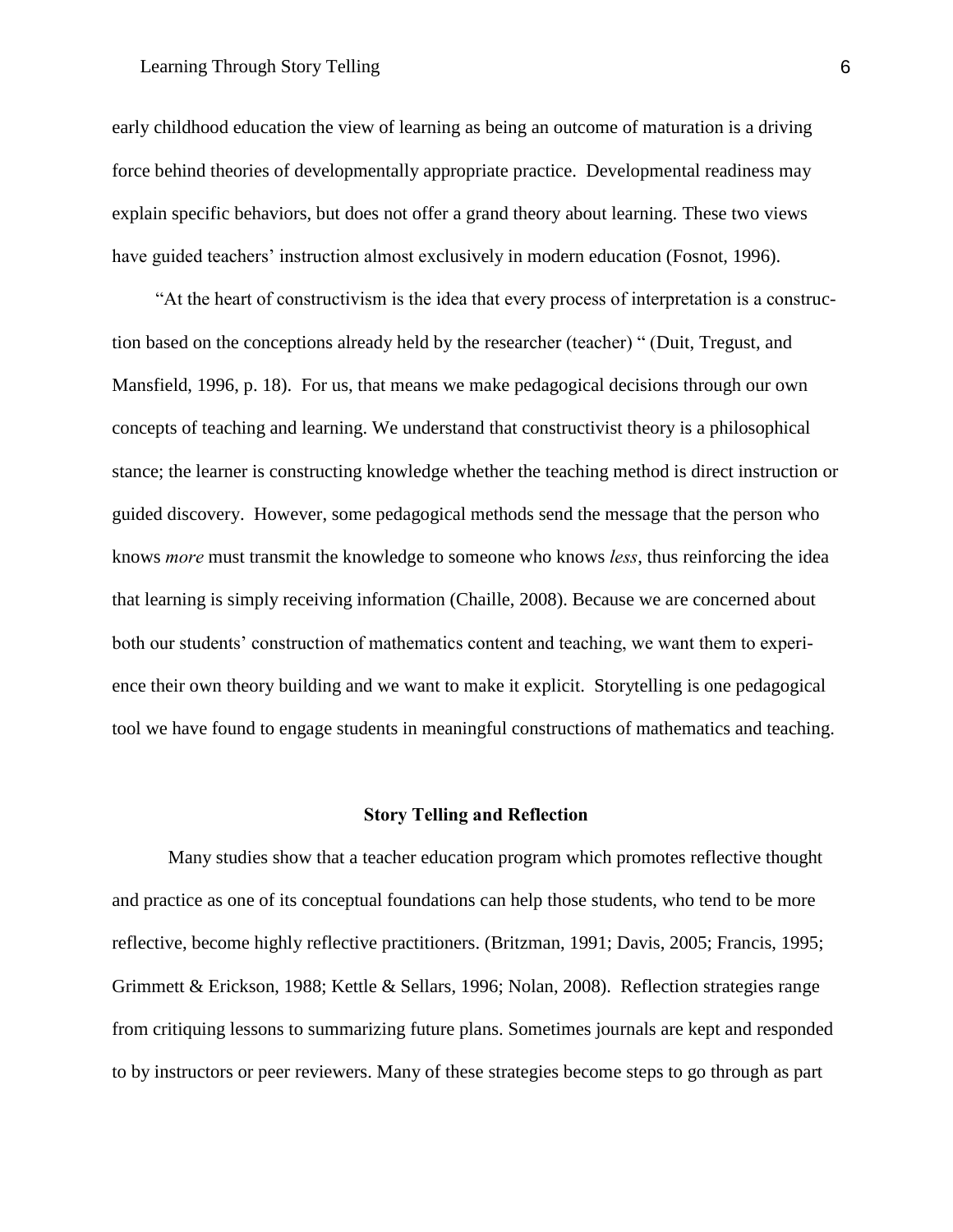of class assignments rather than prompting critical thinking and learning. Our students sometimes complain when they are asked to "reflect", and view it as another assignment to do as quickly and efficiently as possible.

The question then becomes, how do we support our students becoming more reflective about mathematics learning and teaching? The research on reflection in teacher education has deepened over the last several years. We have chosen to use story telling as a powerful reflection tool because of the rich possibilities for learning. Personal memories of learning can prompt a new vision for what it means to learn and teach math (Gordon, 2009). Using story telling can help the learner construct new perspectives of teaching and learning. (Frost, 2010; Kenney, Shoffner & Norris, 2013).

Story telling as a vehicle for learning in education has proved valuable (Akinbode, 2011; Ross & Prior, 2012). As our students tell their math stories or their teaching math stories they become researchers into their own experiences. We help our students construct a deeper understanding of the role of the teacher by thinking about their own experiences in classrooms. The story telling process holds much value for this endeavor. As van Manen (1990) puts it, "The insight into the essence of a phenomenon involves a process or reflectively appropriating, of clarifying, and of making explicit the structure of meaning of the lived experience (p. 77)." Our questions and prompts are designed to help our students construct ideas about the connection between their own learning experiences in mathematics and their future teaching. "...story connects past experience with present concerns and future goals...(Jalongo, Isenburg, & Gerbracht, 1995, pg.xxi).

In traditional research there may be the attempt on the part of the researcher to interpret the researched, finding meaning out of context. However, in story telling or narrative research,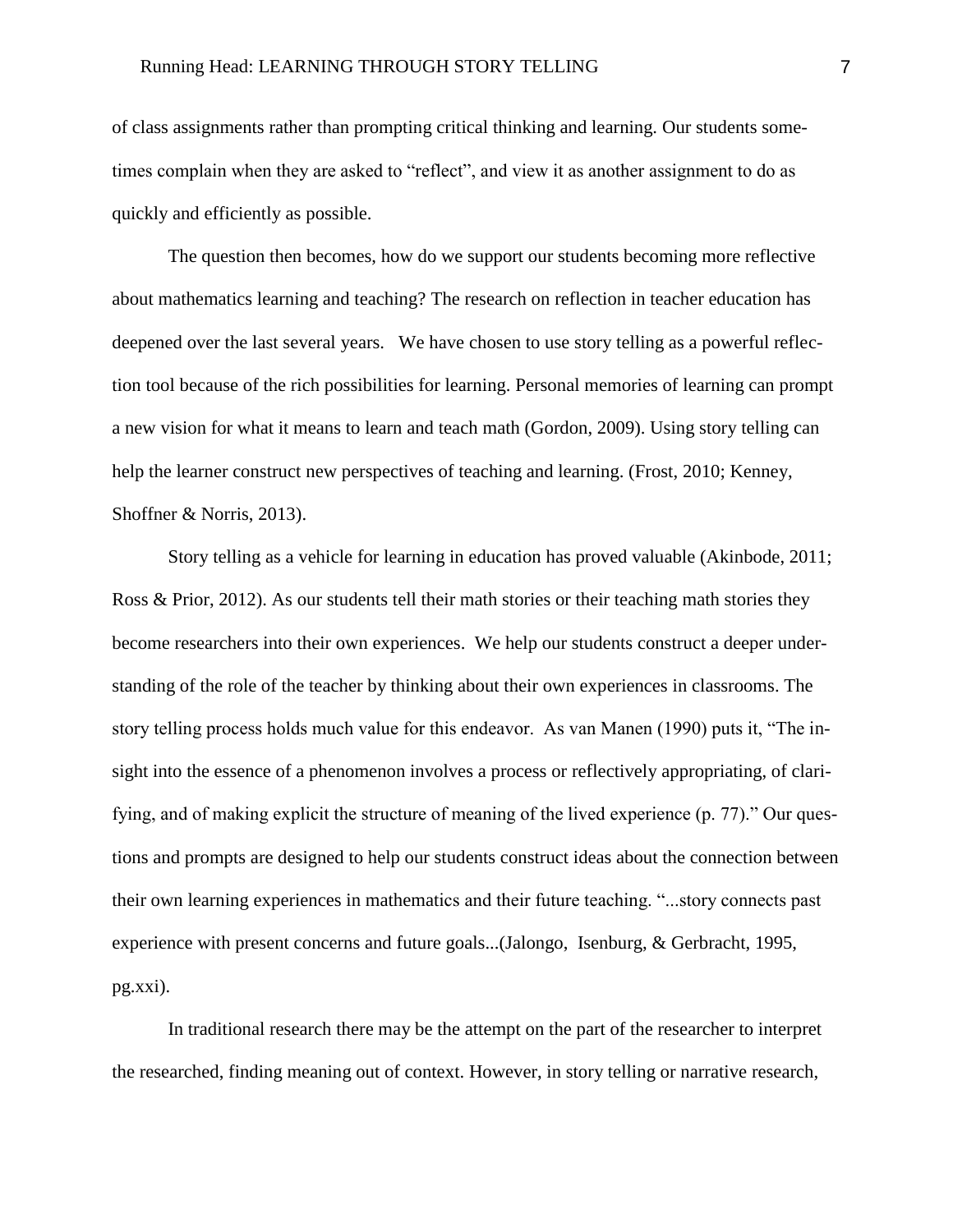part of the purpose is for the participant to learn through their own experience. "Narrative, then, is not merely a precursor to revision and change in teachers' lives; in forcing us to compose, articulate, and reinterpret our lives, it can move us toward action" (Ritchie and Wilson, 2000, pg. 21).

# **Mathematics Content**

As program developers and teachers of an early childhood program we wrestle with is how much math content knowledge is needed for teachers? It is not clear that simply requiring more math content classes will lead to better math understanding or instruction. (Hill & Ball, 2009; Ball, Thames, & Phelps, 2008). However, there is evidence that when teachers understand their students' math reasoning they can make informed decisions about teaching for mathematical growth and understanding. (Fuson, Kalchman, & Bransford, 2005; Kamii, 2000; Steinberg, Empson, & Carpenter, 2004). The focus of many research projects has been on the understanding of math thinking as a core principle in teaching math. (Brown, 2005; Stipek, Givvin, Salmon, & MacGyvers, 2001; Walshaw, 2013). Through storytelling we seek to bring children's mathematics reasoning to the front of our discussions about teaching mathematics.

### **Context of Teaching**

We teach courses that are part of an undergraduate, early childhood teacher education program. Gabriel, in the college of science, technology, engineering, and mathematics, teaches mathematics content courses while Sara, in the college of education, teaches an early childhood math methods course. Gabriel teaches the two pre-requisite courses pre-service teachers must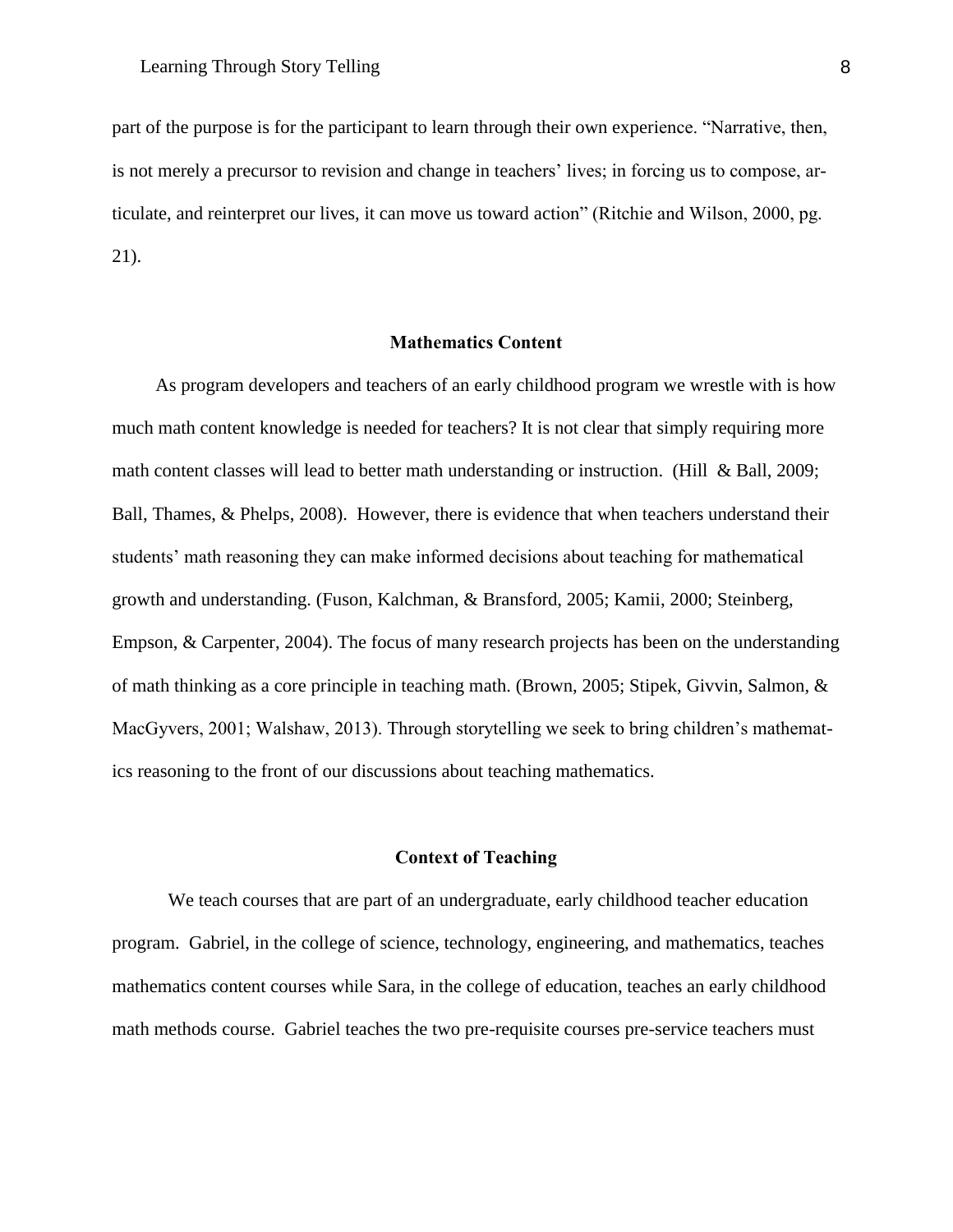take before Sara's math methods course. Hence, we teach the same group of students at different points in the program.

We both use a combination of journaling and class discussion to formatively assess our students' developing thought process. The information we used for this paper was derived from a careful reading of five journal assignments in Gabriel's classes and ten journal entries in Sara's classes. Our conversations about the meaning of our students' understanding of math and teaching math represent our effort over the past four years to find themes in their responses that would frame our responses to their needs as learners. As researchers we follow the narrative inquiry model in that we are constantly reading and rereading our students' work looking "for the patterns, narrative threads, tensions, and themes either within or across an individual's experience and in the social setting" (Clandinin & Connelly, 2000, p.132).

# **Participants**

Over a two year period 241 pre-service early childhood teachers wrote personal journals about their mathematics learning experiences, both prior and present. For the purposes of this paper we have chosen to give voice to our findings through the story of one student, Amanda (pseudonym), as she progressed through the program. She attends a medium-sized southern undergraduate university. The vast majority of students tend to be like Amanda, who is Caucasian, young, female, the first person in her family to go to college, and has world experiences fairly limited to a small town lifestyle. Also like Amanda, her peers are representational of the majority of early childhood pre-service teachers in that many of them have chosen to major in early childhood because of negative feelings about math. (Dunphry, 2009; Gresham, 2007).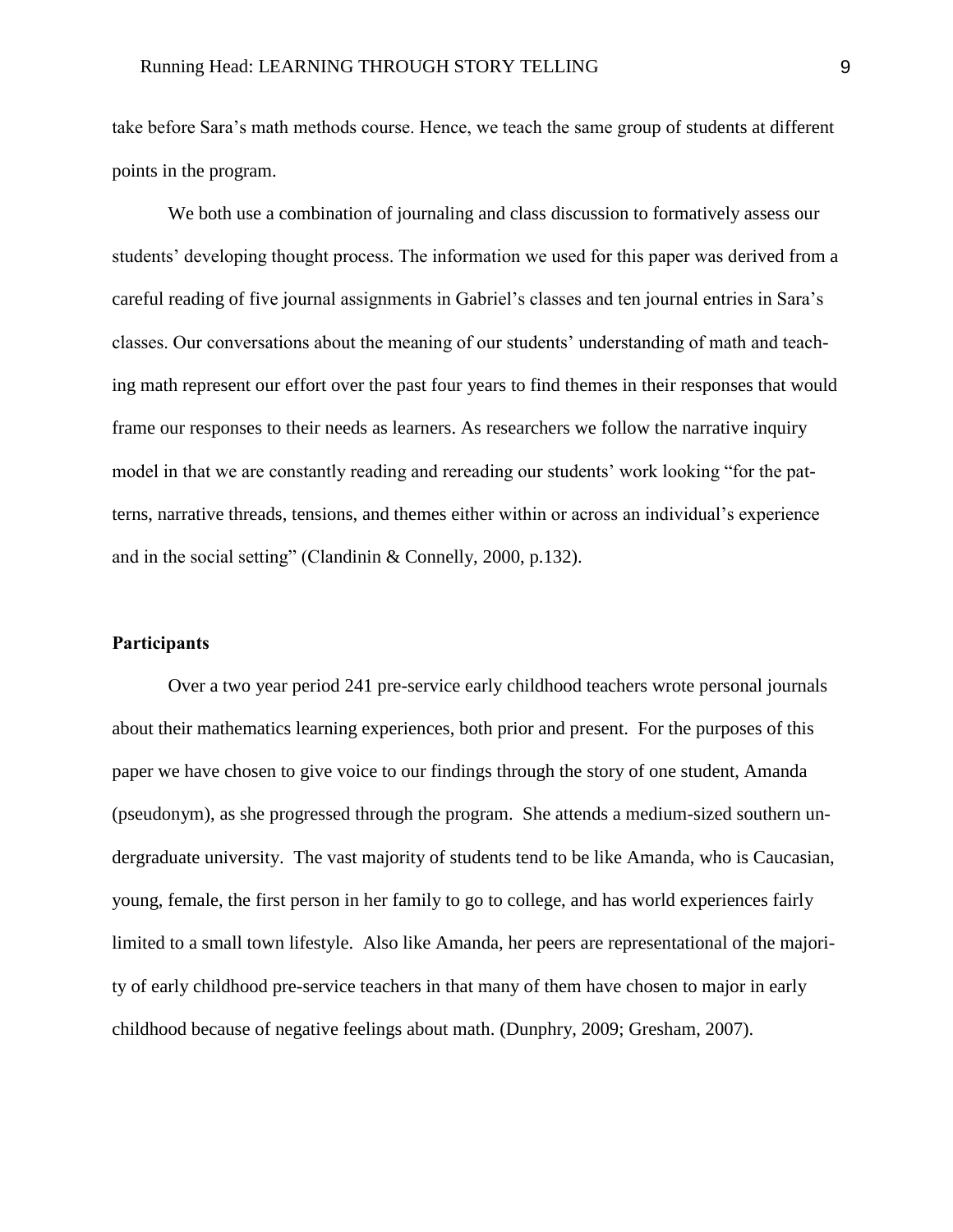# **Establishing Storytelling as Meaningful Reflection**

For this process to be real and meaningful for pre-service teachers we too authentically engage in story telling with them. Both of us share stories with our students about our own mathematics experiences, discuss how these reflections on past learning experiences contributed to our growth as teachers, and explain why our thinking changed because of this reflection. This process reveals much to all involved.

### **Sara's Story**

When co-author, Sara applied story telling to her reflections, it allowed her to tap into her early school experiences to reflect on her own learning in math. In third and fourth grade her teacher tried to make math fun by providing drill type exercises in the form of games. She remembers holding a peanut shaped piece of paper that had an addition problem written on it. The teacher called on the students one at a time to tell the class what the problem was, say the correct answer and if correct, the students were allowed to feed the peanut to an elephant painted on poster board. There were certain things about this that Sara and her peers considered enjoyable; they got to get out of their seats, they got to show off their expertise in knowing one correct answer, and they got to admire the teacher's ability to paint a cartoonish elephant. But in the same class Sara experienced a sinking feeling when the teacher would say, "get out your math book, turn to page 24 and do all the even problems." Sara reflected, what did I learn about math? I learned that it was something to be avoided, something to manipulate or disguise. It was a chore. There were no conversations about what the context might be for addition in our lives. There was no recognition that math might be enjoyable in itself, that the process of problem finding could be the focus of a lesson; not the completion of 15 problems on a worksheet.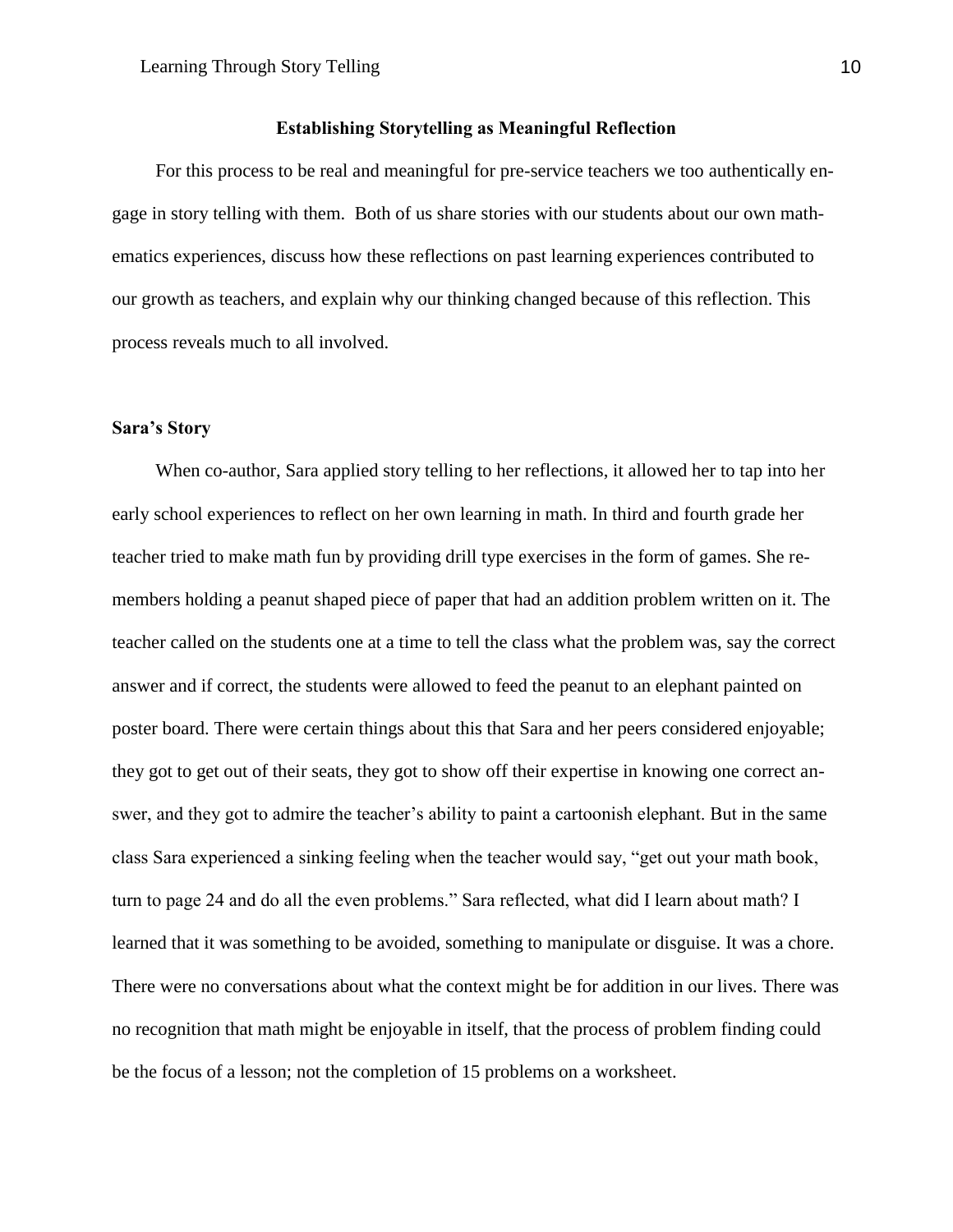Sara's experiences were in the 1960's and might be relegated to the dusty history of education, the way things "used to be". But as the rest of this paper will discuss, our pre-service teachers' stories reveal that things have not changed in any substantial way, their stories of early math experiences are quite similar.

# **Gabriel's Story**

Co-author Gabriel's reflections about his early math experiences took place in the late eighties and early nineties, but were essentially shaped by his teachers' beliefs about mathematics and learning too.

One of Gabriel's reflections focuses on how a single mathematical topic was approached over the course of his education. In middle school his teacher proclaimed that the area of a circle was  $\pi r^2$ . Gabriel's class knew that  $\pi$  was approximately 3.14 but had no idea where it came from or how it was related to circles. Out of curiosity Gabriel asked his teacher "How do we know that  $\pi r^2$  is the area of a circle?" To which his teacher responded, "Because that is what gives us the correct answer." A few years later in geometry these same types of questions arose again for Gabriel and he sought to quench them by asking his teacher. "How do we know that  $\pi r^2$  gives the area of a circle and why? What does  $\pi$  have to do with area anyway, isn't it the ratio of circumference to diameter? Other figures used side lengths, altitudes, and bases to find the area so the use of  $\pi$  seems so random?" To which his teacher replied, "I'm not sure why  $\pi$  helps us find the area but all you need to know for the homework and test is that it does."

In spite of Gabriel's success in his mathematics courses, he was not content with these unresolved questions. What was being expected as "mathematical knowledge" felt shallow and empty for him and, despite his teachers words, he felt that what was being taught was not all of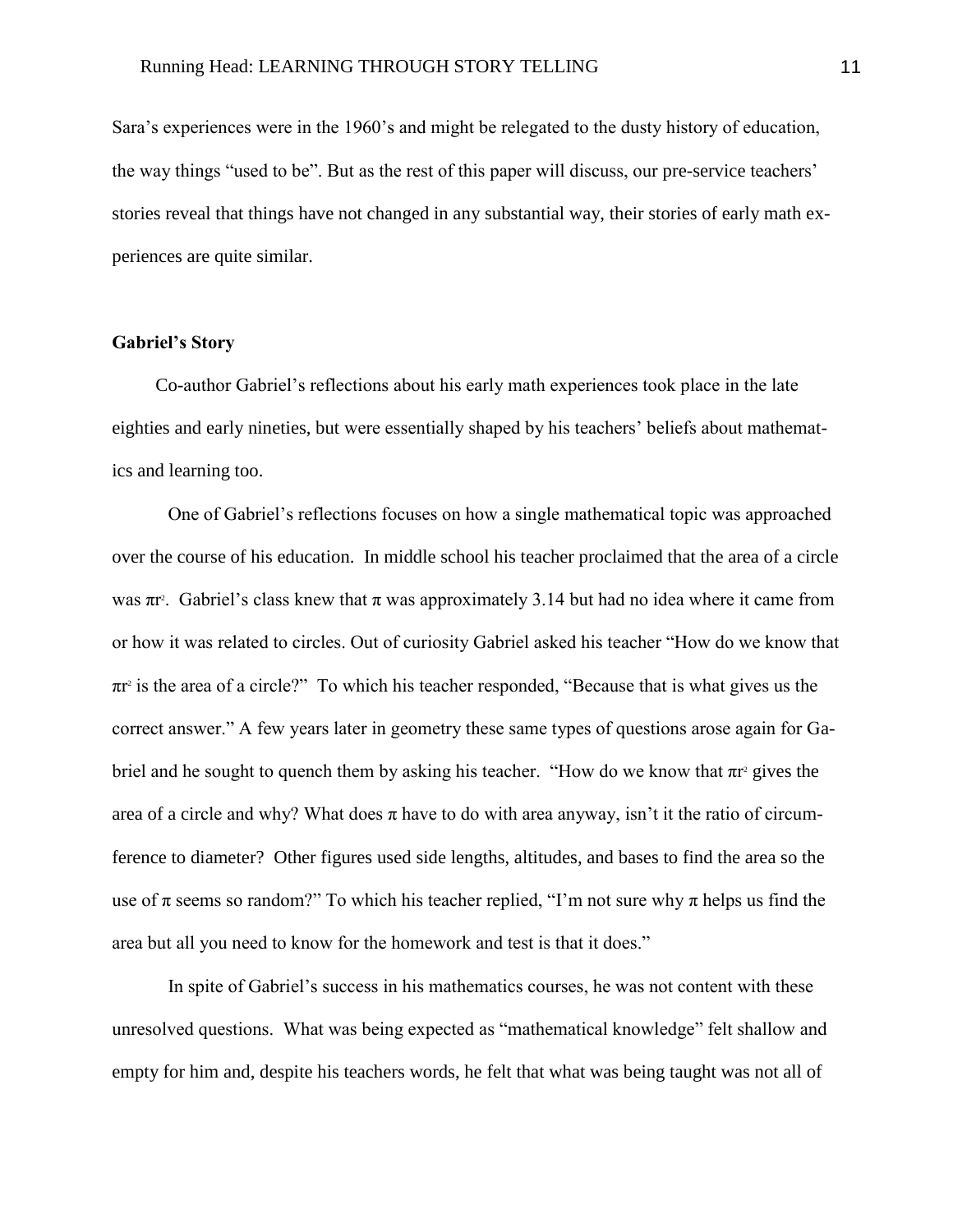what he "needed to know" for himself. Without encouragement to pursue these authentically perturbing questions, he let it go and would not return to it until many years later.

We share these stories with our students to help them construct connections between the act of reflective thought and the reflective practice that can follow. This is the first step in using story telling throughout our three courses. We see ourselves as facilitating information, conceptual thinking, and logical thought and not simply transmitting knowledge.

# **Connecting Story to Learning Math**

Through story telling we ask the students to draw from multiple personal experiences and their new daily course experiences of mathematics and teaching to bui-ld new understandings. As students move through the program in both their content and methods coursework they recursively reflect on these questions:

When have teachers expected me to truly understand mathematics?

What is the difference between understanding how to do a mathematical

procedure and understanding why it makes sense?

What parts of K-4 mathematics do I know in a deep and connected way?

If there is something in K-4 mathematics I didn't know, why did I not know it?

What does it mean to be able "make sense of" and "justify" in K-4 mathematics?

How does one teach K-4 mathematics in a way that students make sense of it?

These reflective questions are continuously reconsidered as students revisit the mathematical content they are being asked to understand and explain. During part of their content learning they revisit arithmetic processes. In rethinking about multiplication they quickly come to realize that many of them only have one way of multiplying two numbers with two or more digits and that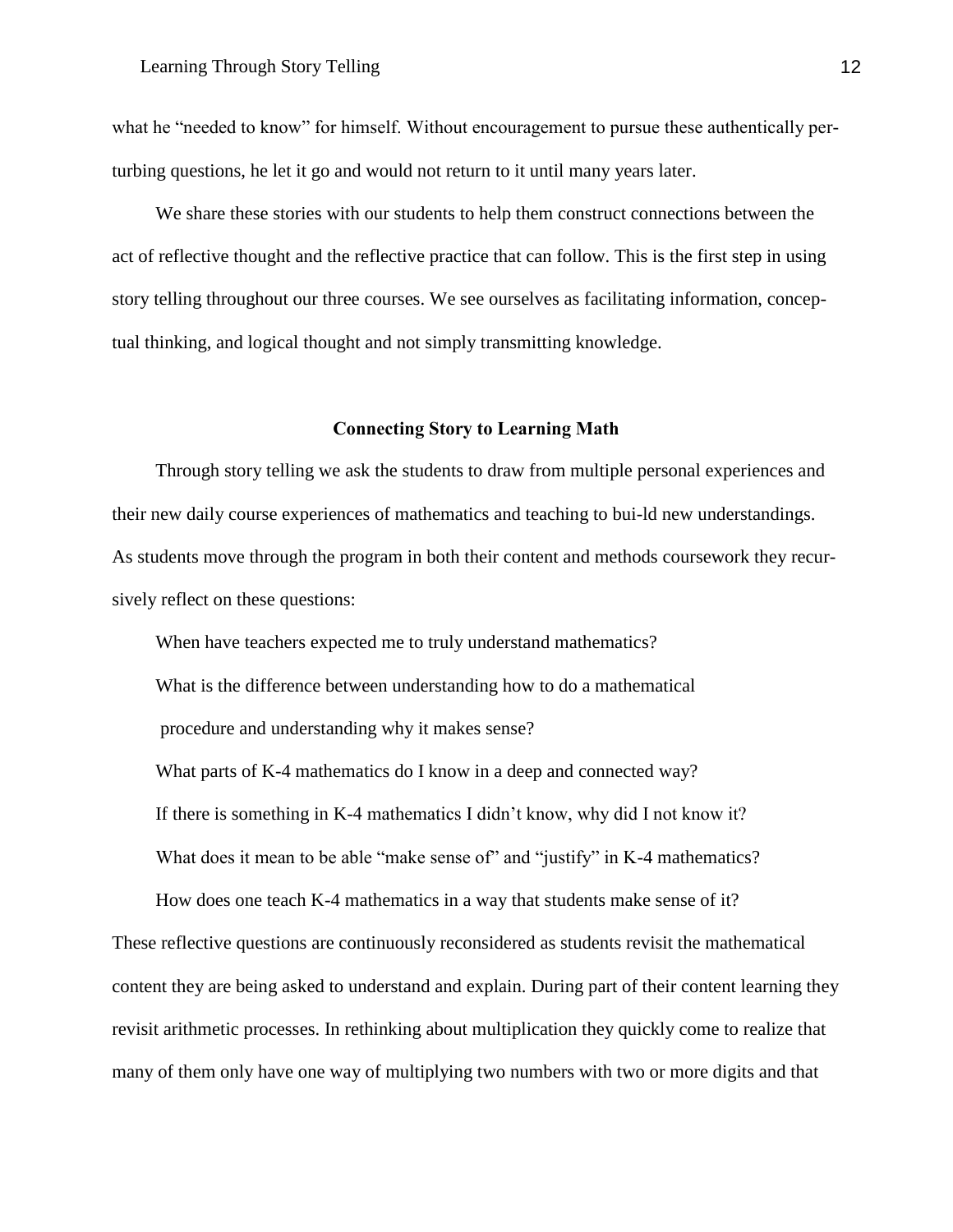very few of them have ever thought through why that memorized-process makes sense. We asked them to consider other ways of approaching it. After exploring, constructing, and justifying different ways to multiply, the pre-service teachers share ways they have made sense of these kinds of multiplication problems. Once the sharing of sense making has taken place we ask the pre-service teachers to reconsider the question, "What do you think the difference is between understanding how to do a mathematical procedure and understanding why it makes sense?" Amanda had already considered this question twice before with the operations of addition and subtraction. Her mathematical experiences with those two operations did not perturb her thinking about the question in the same way multiplication did. How to add and subtract remained the same as why the process worked for her until she experienced multiplication. Her story explains how her thinking is changing after experiencing multiplication tasks in our class.

I am beginning to think there is a difference. I couldn't quite see it with addition and subtraction but with multiplication it seems as though there is a difference. For example, I was always able to "do" the process and in that sense I "understood" it but I never really thought about the values and where we place numbers and why placing them there worked. When we talk through the algorithm out loud for this problem 348 x 271 we never say 200 times 300 we just say 2 times 3 and then write down 6 in the 10000 place. I had never really made sense of that before. Of course there is the same thing with placing 1 zero in the second row and two in the third row. I can distinctly recall my teacher saying that we do that to "hold the place" but I had no idea at all what the heck that meant! Now I see that in both of those cases all you can ever have is zero because we are multiplying by groups of 10 and 100.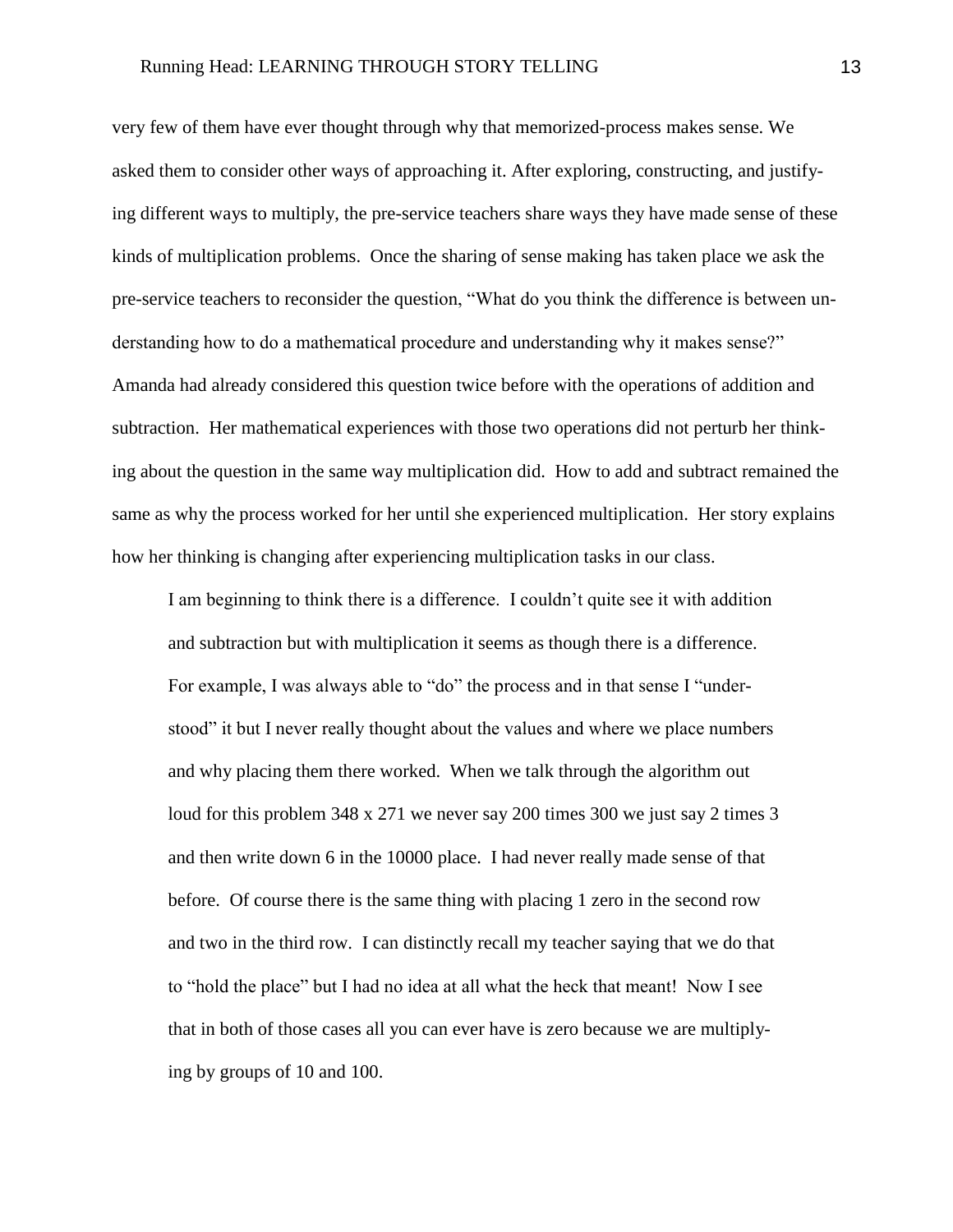Through story telling Amanda draws upon her previous learning experiences and connects these to her recent re-visitation of the topic in which she has constructed new mathematical meanings. It is very common for pre-service teachers to feel cognitive perturbation throughout the process of story telling. There is an alignment between mathematical content and specific story telling prompts which dictate a particular order for the reflection questions. This seemingly rigid process is however actually very dynamic because it flows from the stories of the students and because the questions are asked recursively across the program. As Amanda's reflection above demonstrates, her sense making of mathematics is deepening upon her third time to encounter the same question. We offer specific reflection questions continuously throughout the program to prompt the pre-service teachers toward reflection and sharing about what happened in their previous learning experiences, describing the knowledge they gained from those experiences, reflecting on how previous topics in the course connect to current topics, and reflecting on whether or not they know the topic deeper or in a different way after our course explorations. From their reflective stories the pre-service teachers are able to construct new knowledge.

#### **Mathematical Reasoning and Sense Making**

In order for pre-service teachers to engage more fully in their future students' reasoning it is important for them to first have the experience of reasoning through the content themselves and reflect on the important connection between reasoning about mathematics and learning mathematics. We have found that through storytelling pre-service teachers convince themselves that being able to reason about mathematics is a vital part of learning mathematics. Near the beginning of the mathematical course of study for pre-service teachers we ask them to write and reflect on the following questions: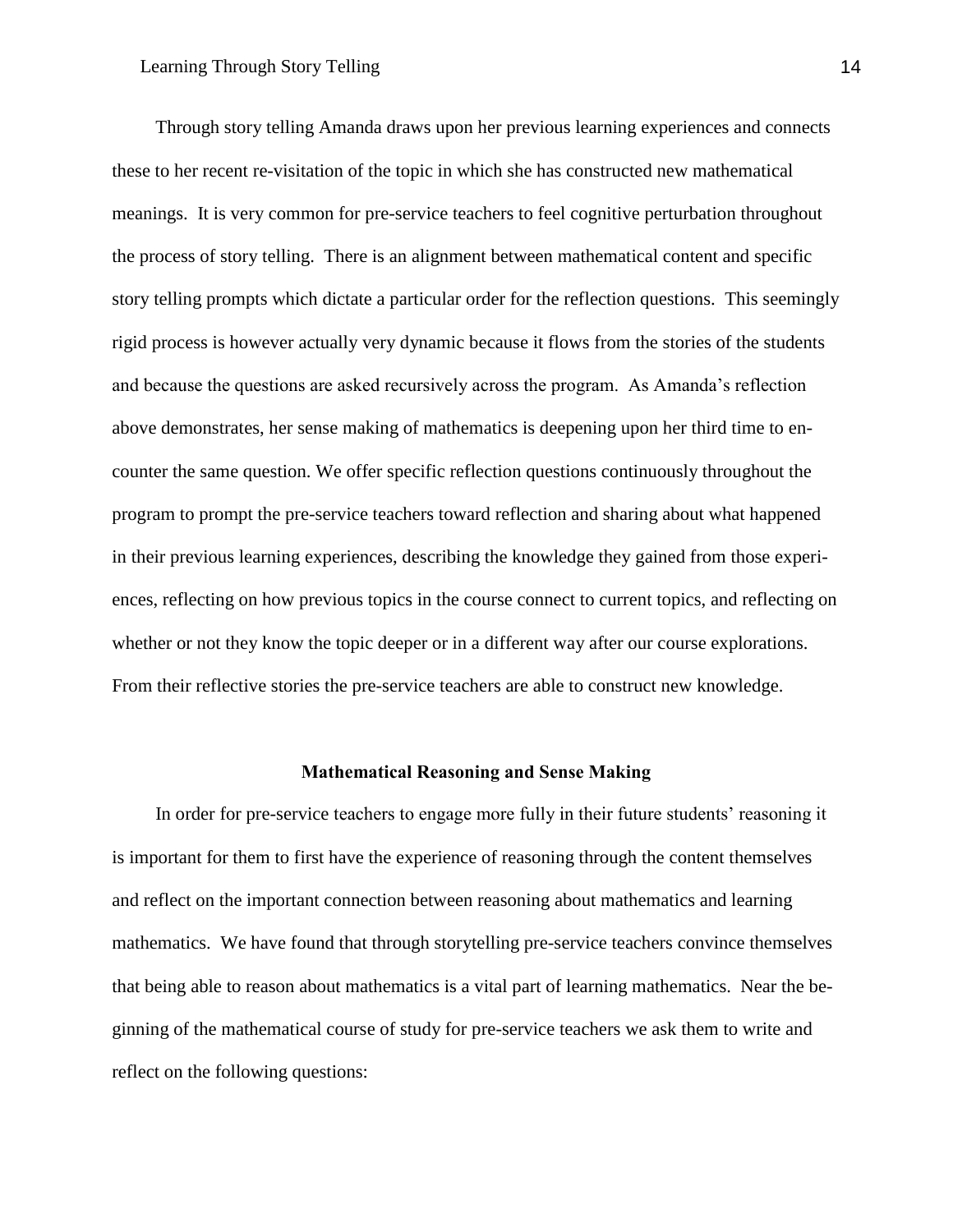What is the nature of mathematics? What is the nature of learning mathematics? What is the nature of knowing mathematics? Do you enjoy learning and thinking about mathematics? And why does enjoyment impact learning?

While the answers to these questions are varied with multiple hues of meaning, one line of typical responses challenges mathematics teacher educators to help pre-service teachers understand the need for engaging with students' mathematical reasoning. In what follows, we discuss these pre-service teacher beliefs and how teacher educators can plan experiences that encourage them to *construct beliefs through reflection* that value engagement with students' mathematical reasoning.

# **Nature of mathematics**.

When we ask pre-service teachers about the nature of mathematics we get a typical response exemplified by Amanda who said, "Mathematics is a list of rules and procedures about numbers and shapes." When we followed up with the question, "where did these rules and procedures come from?" Amanda answered, "They came from mathematicians many many years ago and most are too complicated to explain to children. Mathematicians proved them to be true a long time ago so we know they all work." As long as Amanda believes that the nature of mathematics is a list of procedures and that the reasons by which the procedures make sense are more than students can handle, she is unlikely to see the need for reasoning about mathematics. It would be difficult for her to believe that her future students need to reason about mathematics, or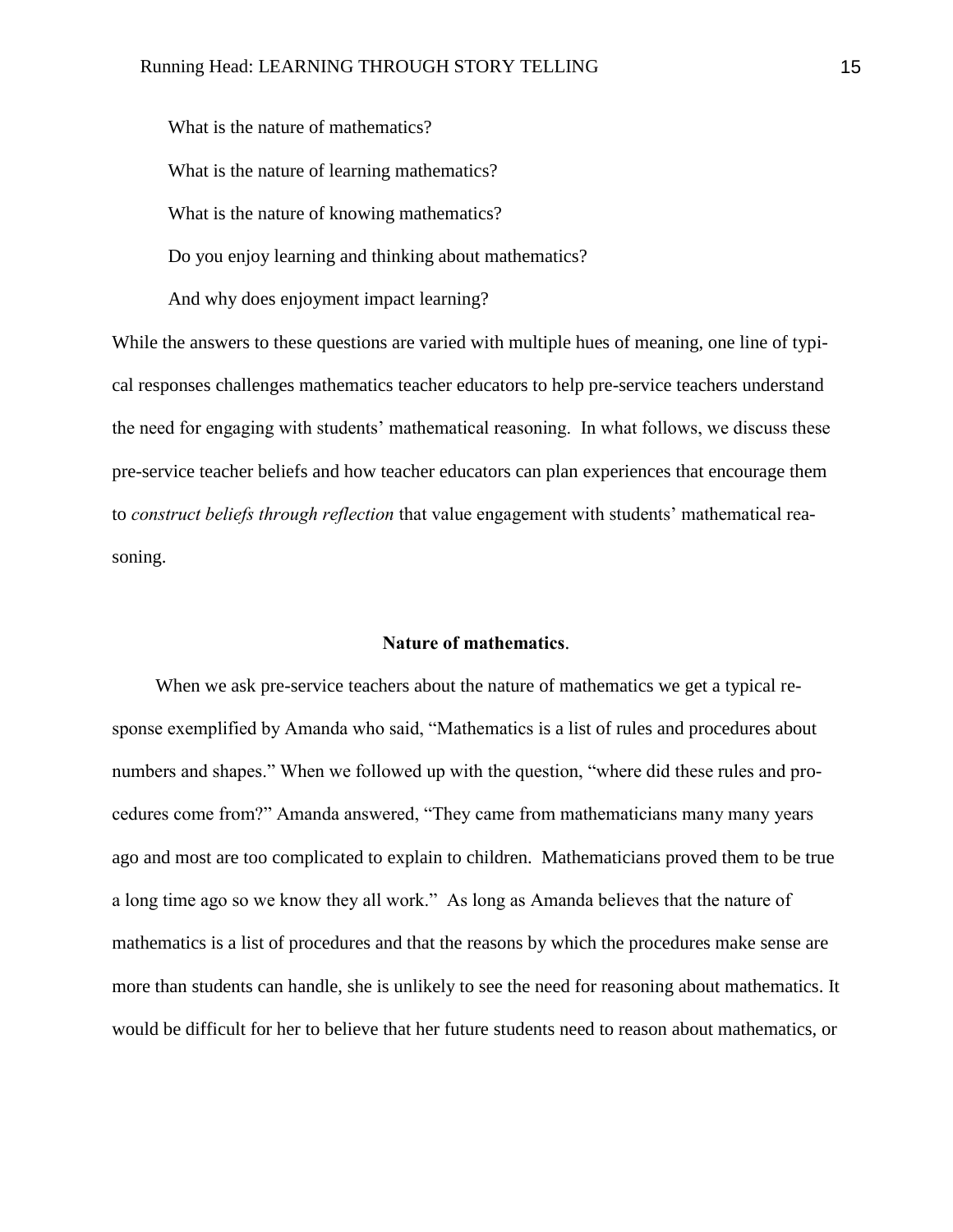orient her teaching to manifest a classroom ecology in which expectations of sense making about mathematical ideas are at the forefront.

# **Nature of learning and knowing.**

Pre-service teachers who begin their course of study with these kinds of ideas about the nature of mathematics are also fairly consistent with one another in their beliefs about what it means to learn and know mathematics. Amanda says,

When learning mathematics it is important for the teacher to go slow and show the steps in order. I have had bad mathematics teachers skip steps before and I was completely lost. If the teacher explains the steps in order and the student practices those steps enough, then they will learn. Rules really just have to be remembered but procedures you can practice a lot until you know it. This is harder to do with geometry though and that is why students have a harder time with it.

Pre-service teachers like Amanda, who insist that "good" teaching of mathematics means the teacher would go slowly and show each step further indicates an acclimation to the belief that it is not the role of the student to reason or make sense of mathematics but rather learning mathematics is simply following procedure and practicing it until it is known. It is unlikely that Amanda and other pre-service teachers who share similar ideas will be willing to engage significantly with students' mathematical reasoning since the focus of learning is following teacher led procedure and practicing it until it is known. Amanda, like many of her peers, thinks of mathematics only as social knowledge; it can be transferred from the knower to the learner.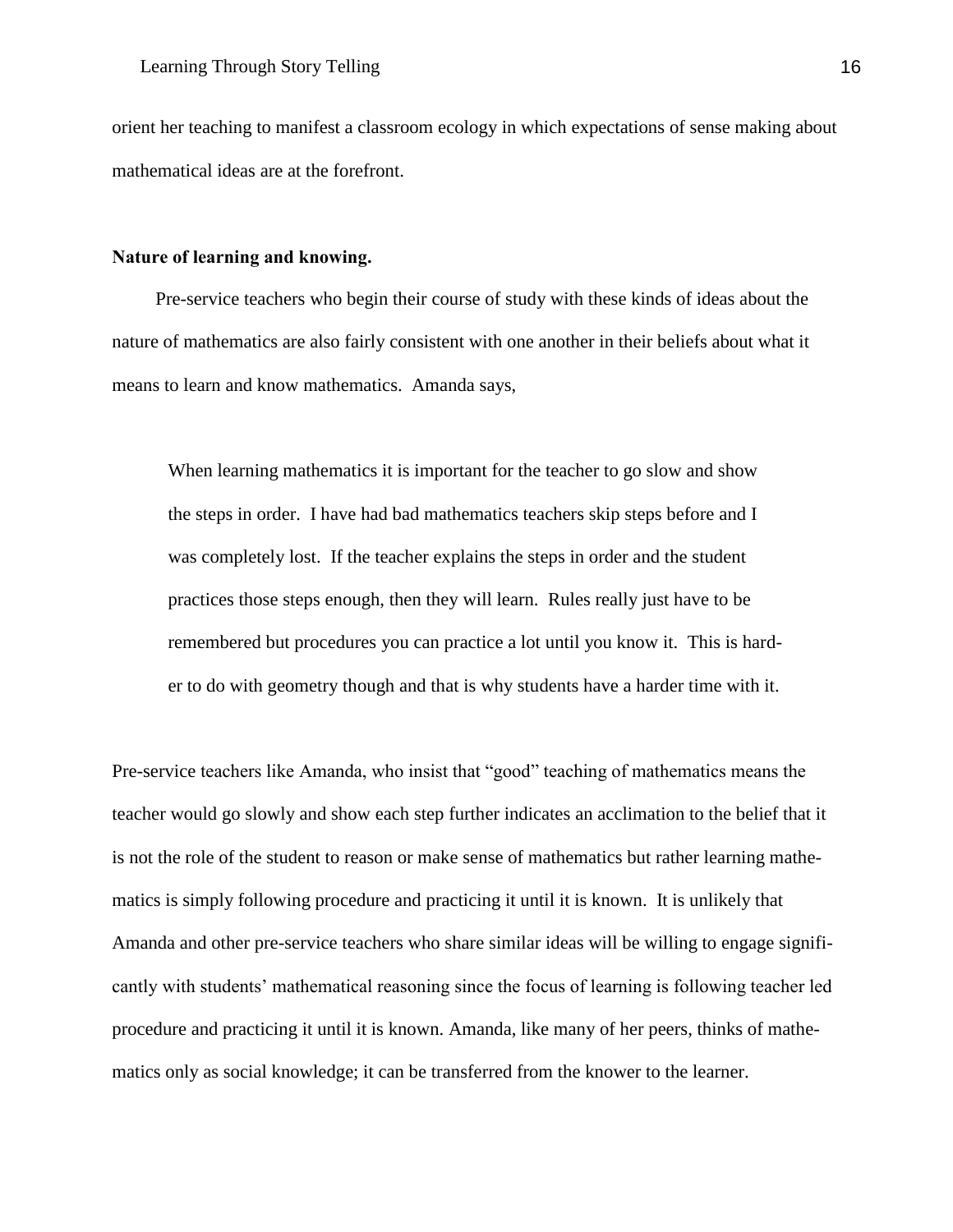# **Enjoying thinking about mathematics.**

When mathematics is relegated to declarative and procedural knowledge it comes as no surprise that most of our students do not find it enjoyable. Amanda says,

Since you said to be honest when answering these questions I must say that if I were given the choice of doing math or something else I would nearly always choose something else. Don't get me wrong, I have always been able to do the math, I just would rather do something else.

Amanda is not alone in her sentiments about engaging with mathematics. At the beginning of the program, she claims that doing mathematics is not all that interesting. If Amanda and other preservice teachers are unable to find positive elements of mathematics that make it exciting, they will likely be unable to engage students in ways that lead to the enjoyment of mathematical ideas. In our experience, we have found that learning to reason and make sense of an idea is a satisfying experience for pre-service teachers and students that can lead to a relevant enjoyment of mathematics. Many pre-service teachers have had very few experiences of this kind before entering their programs. By focusing the pre-service teachers on their own stories, a context for learning is created; one that weaves content with conceptual ideas about what it means to teach and learn.

### **Learning to reason mathematically.**

The math content knowledge used and needed by teachers seems to be in a special niche. Math content by itself does not seem to support good math teaching, but a key to teaching math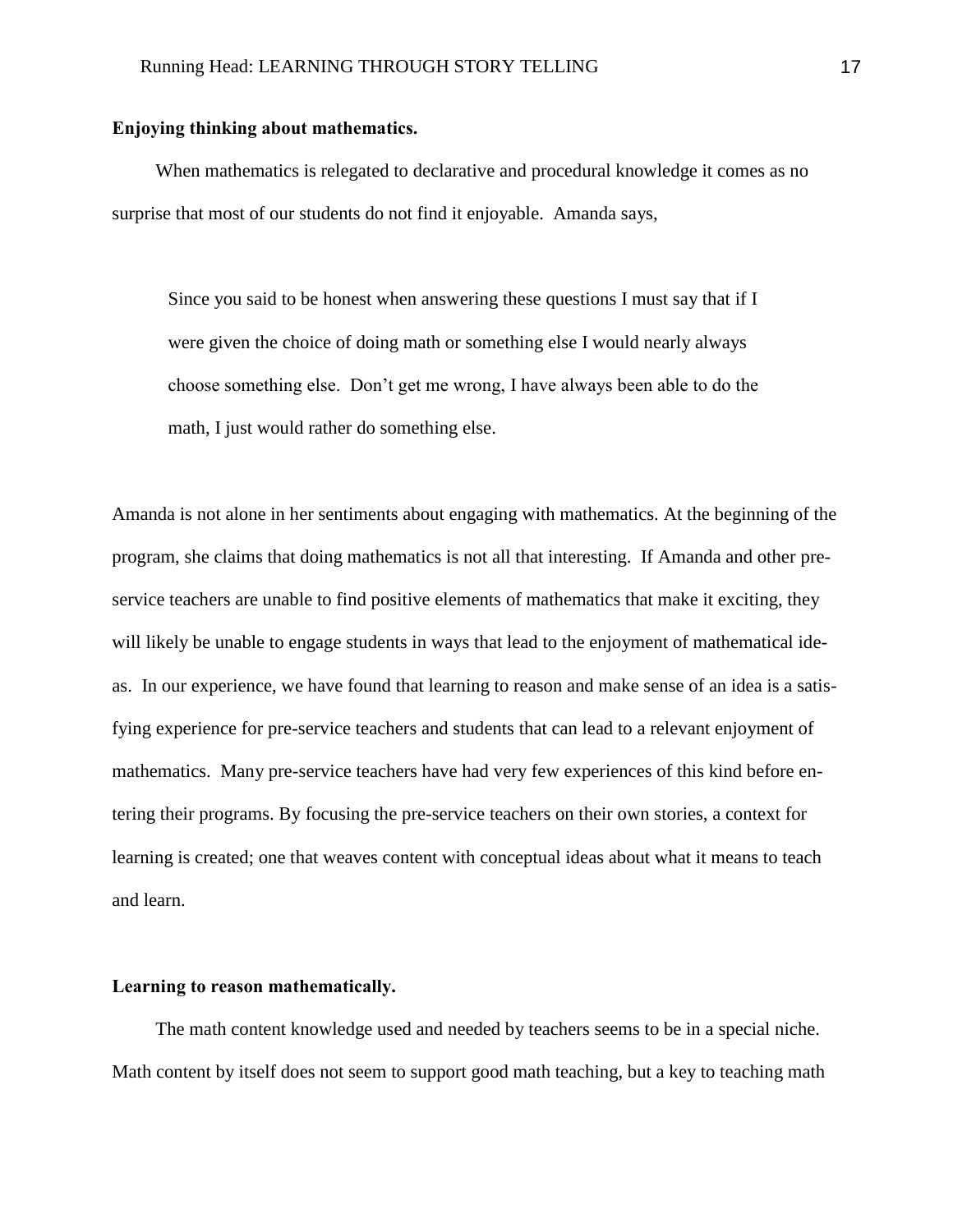#### Learning Through Story Telling 18

is to be able to respond to another's math thought process (Cavey, Mahavier, Parker, & White, 2007). If teacher educators desire pre-service teachers to more fully engage with their future students' mathematical reasoning then we must address these kinds of beliefs in our programs of study. More to the point, teacher educators must provide multiple mathematical learning opportunities from which pre-service teachers can move through the mathematics curriculum as a "sense making" endeavor. As will be seen in the remainder of Amanda's story to follow, once they themselves find value in reasoning and sense making the way they see mathematics, learning, and knowing is transformed as well as revealing a more positive attitude for the enjoyment of mathematics. From these dispositions pre-service teachers can be prepared to engage more fully with their students' mathematical reasoning.

We have found that our beginning pre-service teachers have a wide range of mathematical content knowledge, confidence, and problem solving capacities. In order to challenge the preservice teachers preexisting notions of mathematics learning and knowing and to build confidence in their own mathematical reasoning we start the program of study asking students to work out possible early number systems. This beginning time is very important to creating a classroom ecology in which pre-service teachers become comfortable with the expectation that they are the ones who must produce mathematics and explain their reasoning to others. Becoming comfortable explaining one's own mathematics reasoning to your peers is often no small matter for pre-service teachers to overcome. We asked students to reflect on the experience of justifying their mathematical reasoning to others. Amanda writes,

When we were first told that we would have to explain our thinking I was very intimidated. Honestly I can only remember a handful of times that any teacher ever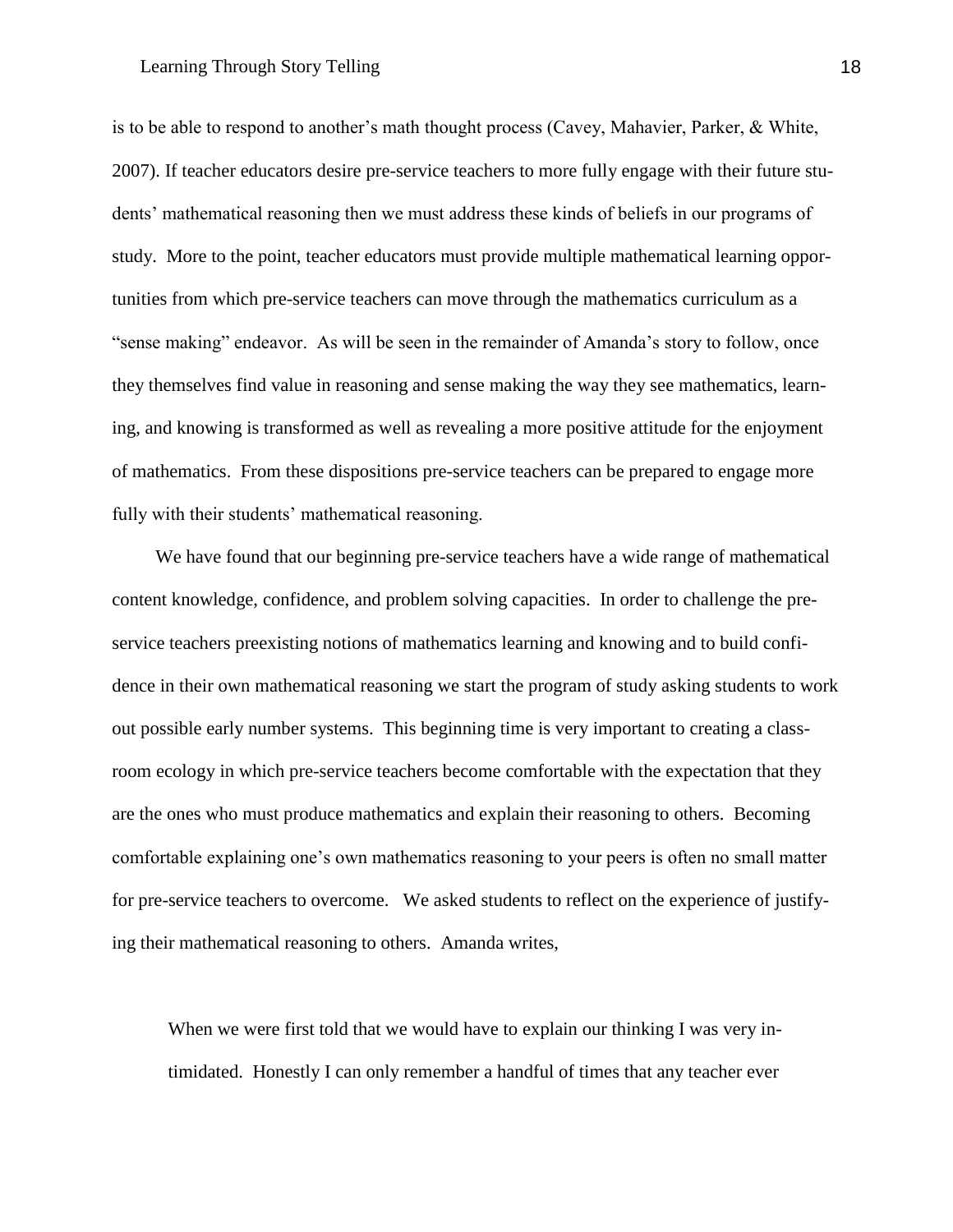asked me to explain my thoughts and never in mathematics. I don't think that I would have been comfortable just getting up in front of everyone and showing my thoughts on the document camera except that you always allowed us to fully discuss our ideas in our group first. That group time was vital to building my confidence to share my ideas. If my group understood what I was thinking or if I understood one of their ideas it was easier to discuss with the whole class because I wasn't alone in my thinking. Also, you telling us "everyone always has the right to change their mind when presenting" helped make me comfortable enough to share. Now that we are at the end I realized that the sharing and discussion times of our course, when everyone was just hashing out the possibilities, was the most fun of all. I know that after we hashed it out in-group and then again as a class I felt so much more knowledgeable about what we were studying.

Most of our pre-service teachers mention these same elements in their reflections. They have generally had very little experience justifying themselves verbally and lack self-confidence in their own mathematical problem solving ideas. A classroom ecology that both expects and promotes openness for sharing ideas as well as the space to actively change one's mind on the matter at any time allows pre-service teachers to experience mathematical reasoning and communication for themselves.

As part of our commitment to developing pre-service teachers' mathematical reasoning we have also found it important to challenge them to seek out the mathematical knowledge that they have taken for granted. If they can "do" something, but are unsure "why" that process works, then our courses become a playground for reasoning about those mathematical ideas. Taking the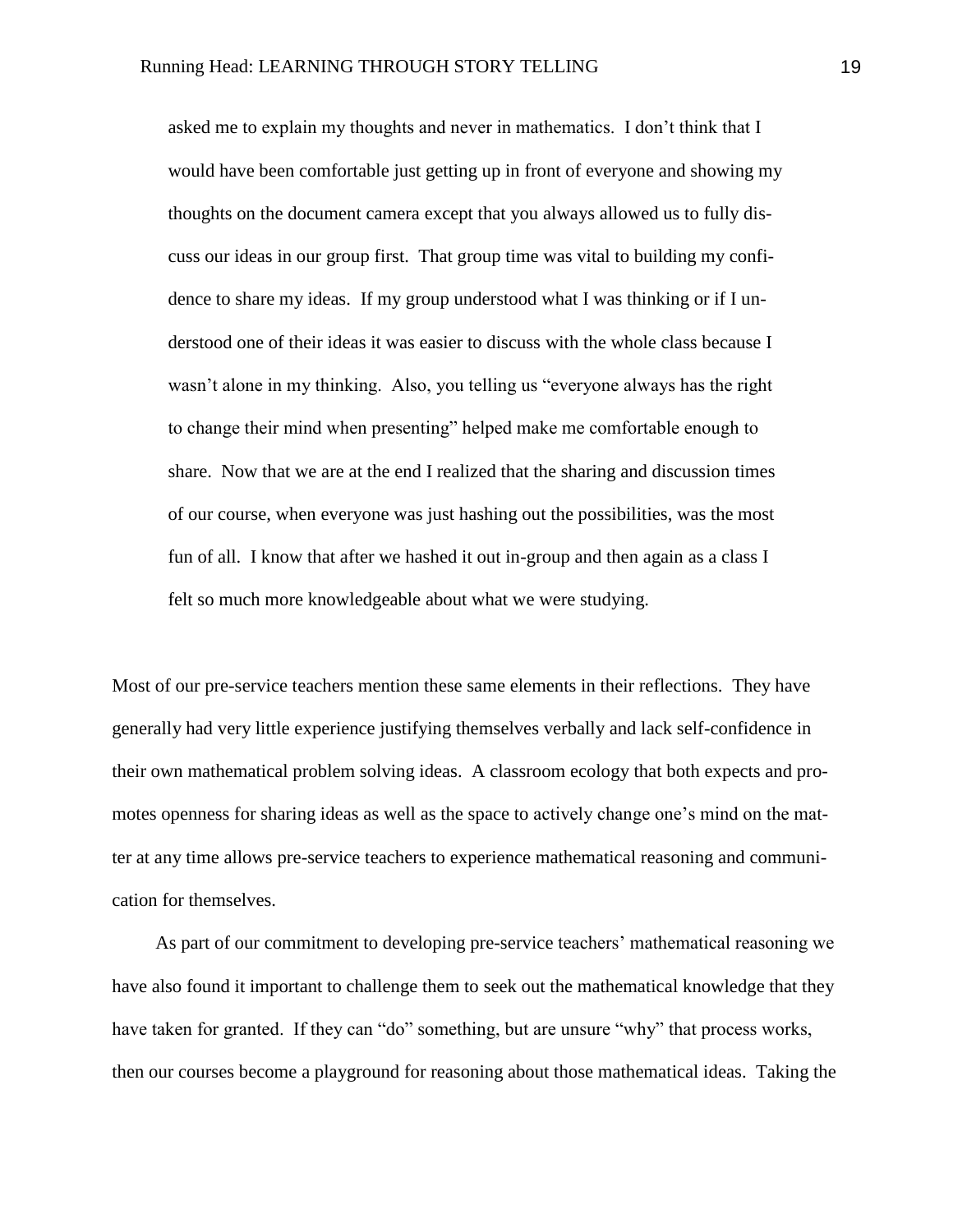time to allow pre-service teachers to unpack (Young, 2002) these mathematical ideas has been of paramount importance to increasing their confidence in reasoning about mathematics. Amanda reflects,

Working out why things are true in mathematics is the most difficult thing about this course right now. I never really thought about why the algorithms worked before. At first it was really difficult to explain why anything worked which is really an indictment on my education in mathematics up to this point since what we are doing is  $5<sup>th</sup>$  grade or below. Now that we have thought about it as a class I can see not only why our traditional algorithms work but also why there are many other ways of doing it and that it all connects back to our choice of grouping in a base 10 way and the meaning of the operations. So long as I keep what things "mean" in mind then understanding why we can do things mathematically is much easier. Even though this process is hard I have to say it is the most rewarding. When we figure it out it is very exciting, and I didn't ever think math would be exciting. Through our class discussions about this I find that my mind has opened up to something completely new in teaching. Back when I didn't know why it worked my teaching would have been limited to simply telling the process. But now I realize it is so much more. Making the connections as to why something should work out mathematically is what learning mathematics truly is. I want to be a teacher that helps them understand mathematics and not just blindly do a process.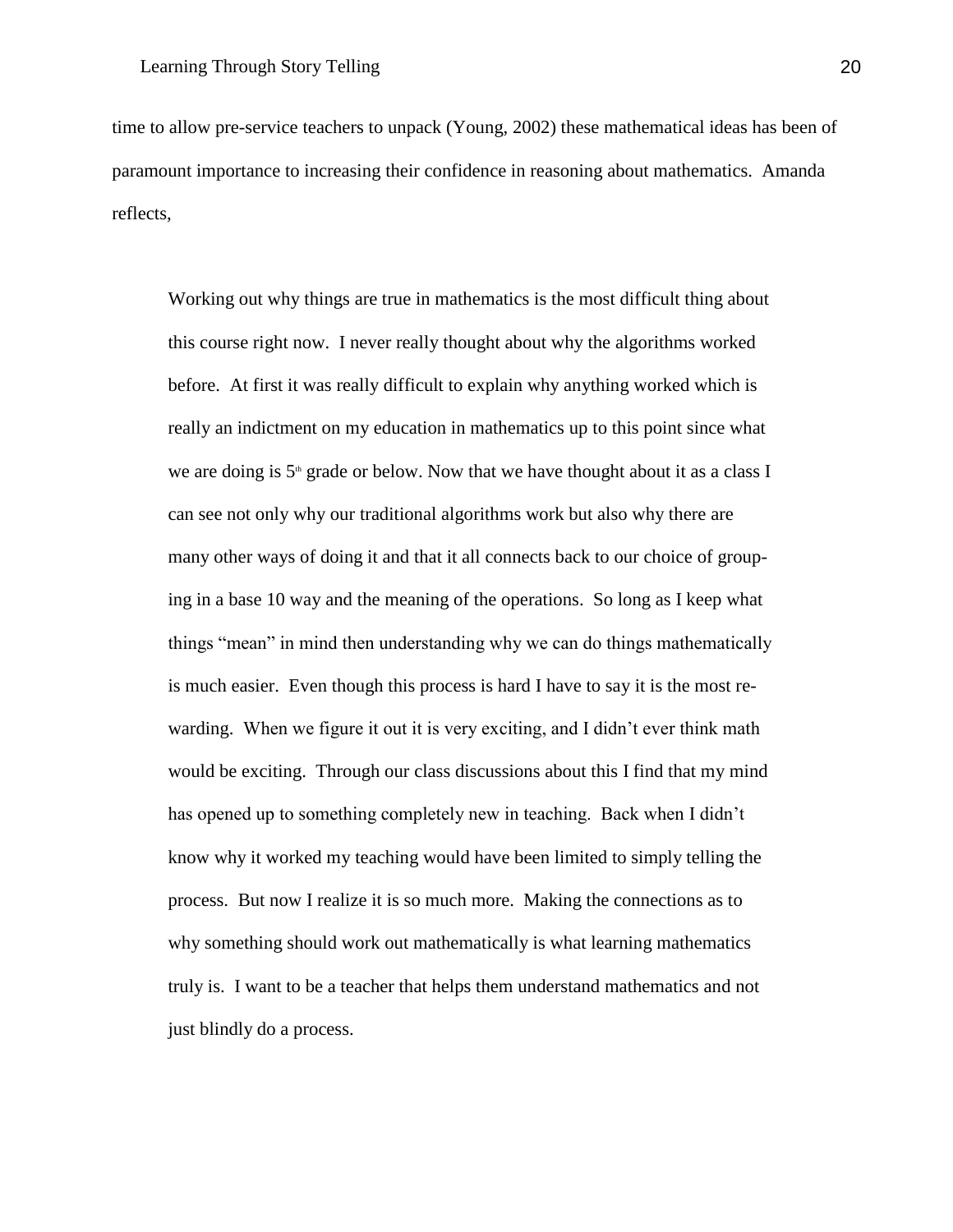Amanda has begun to make a turn from relegating mathematics as a series of ever more complex discrete algorithms into mathematics as a connected set of ideas that are meant to be understood and reasoned about. She has begun to see that there are actually many logical ways of doing mathematical operations or solving mathematics problems and that these multifarious ways connect. In making these connections herself, she has come to value their importance in understanding mathematics.

Amanda furthermore points to another important result in the aim to support pre-service teachers in engagement in student's mathematical reasoning. She has connected the importance of reasoning about mathematics and wishes to apply it to her own practice. To support this aim our program courses focus attention toward understanding others ideas and gives K-8 curriculum tasks to the pre-service teachers that ask students to reason about mathematical ideas. Continually asking the pre-service teachers to make connections between their own learning stories and their future pedagogical practice by engaging them with K-8 curriculum materials helps develop their sense of mathematical knowledge and their confidence as teachers of mathematics (Lloyd, 2006).

### **Connecting Story to Math Pedagogy**

When early childhood pre-service teachers have completed the prerequisite math content classes they can then take a math methods class that focuses on the math pedagogical decisions early childhood teachers make in prekindergarten through fourth grade classroom. Again, story telling is used to help them construct their ideas about mathematics reasoning and mathematics teaching.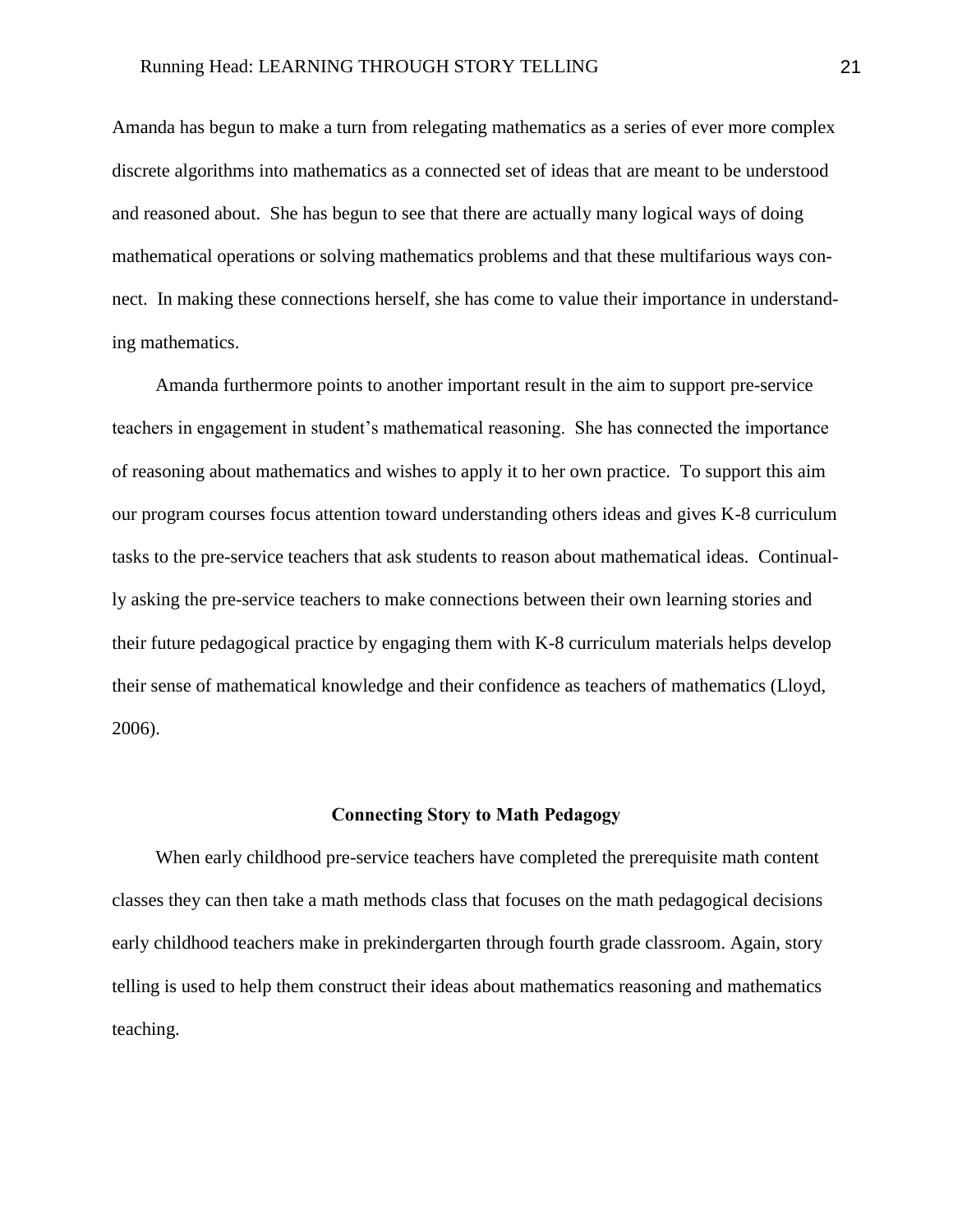They are required to keep a journal of their work with one child over the course of the semester. They are expected to describe the context for the mathematics they are doing with the child and to analyze the child's thinking. Since we know they have had the experience of thinking about their own thinking we know we can help them make connections between their own content learning and that of the child's content learning. They reflect on their notes about the experience with the child and are given metacognitive prompts to aid in their analysis. The prompts include:

"I was surprised by..."

"I thought...but now I think..."

I didn't understand why..."

I expected...because..."

I told the child that...but he/she...."

I am going to try..."

We want them to remember what the struggle to understand was like and what it took to construct their own understanding. However; the image of the teacher as "teller" is difficult to overcome. Student teachers have had many years of experience in classrooms and come into teacher education having constructed images of teachers as having all the answers. It is very important to provoke thought about the role of the teacher. Discussion in class revolves around the following points:

Why is "telling" not necessarily "teaching"?

How did you learn what you know? What does it mean, "to know"?

How do you know the child understands?

Why is listening the most important part of teaching?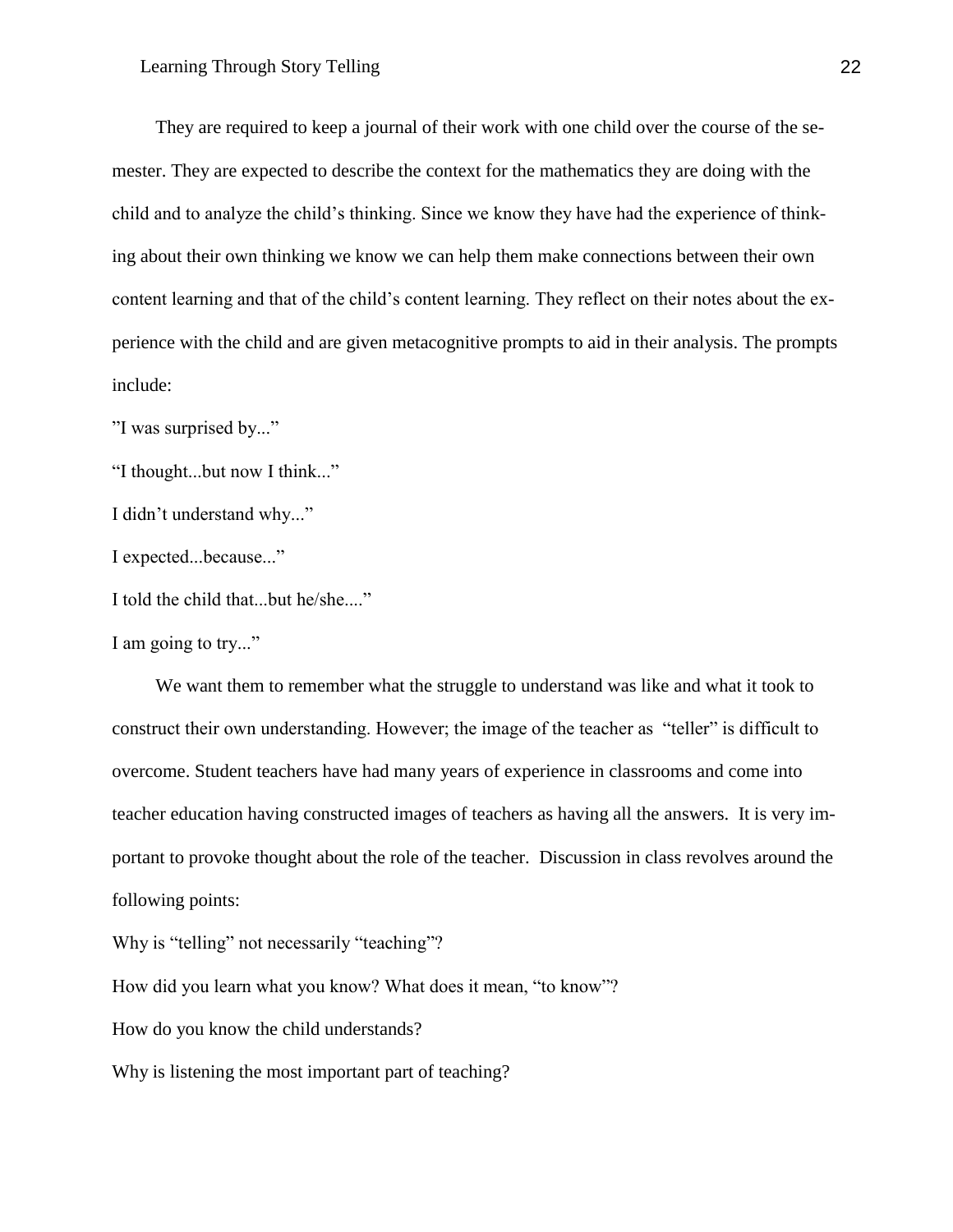These questions are visited on a regular basis throughout the semester, using story telling. We model listening by quieting our own teacher voice and ask our pre-service teachers to think about why we do this. We challenge them to think about pedagogical actions that might perturb a student's thinking as well as what might stop a student's thinking. Within this vein of pedagogical reasoning the pre-service teachers reflect on the irony of being too quick to jump in and correct a student's thinking instead of allowing them to continue to think about it.

Amanda's math journal work with a young child showed a deeper reflective relationship with both the child's learning and the content to be taught. Her notes in her journal reflected a dawning understanding of the connection between her own content knowledge and the challenge to teach.

I showed Christopher the National Virtual Library of Math Manipulatives web site at nvlm.usa.edu We looked around at the site for a little bit. When he spotted the geoboard section, that was what he wanted to do. I watched him make a 5-peg triangle. The next part was to complete the left half of a Christmas tree type shape that was given. I wondered how could you know how to do this the same on each side? I watched him manipulate the "rubber band" on the pegs. One was wrong and I thought about showing him, but I held my tongue and just said look closely at both sides. I noticed he was looking detail-by-detail at one side and then the other. "Oh," he said. The next row, he began then said, "No," and moved what he had done saying, "They move by one each time." He had noticed a pattern. I had not really thought about it being a pattern. I just saw it but it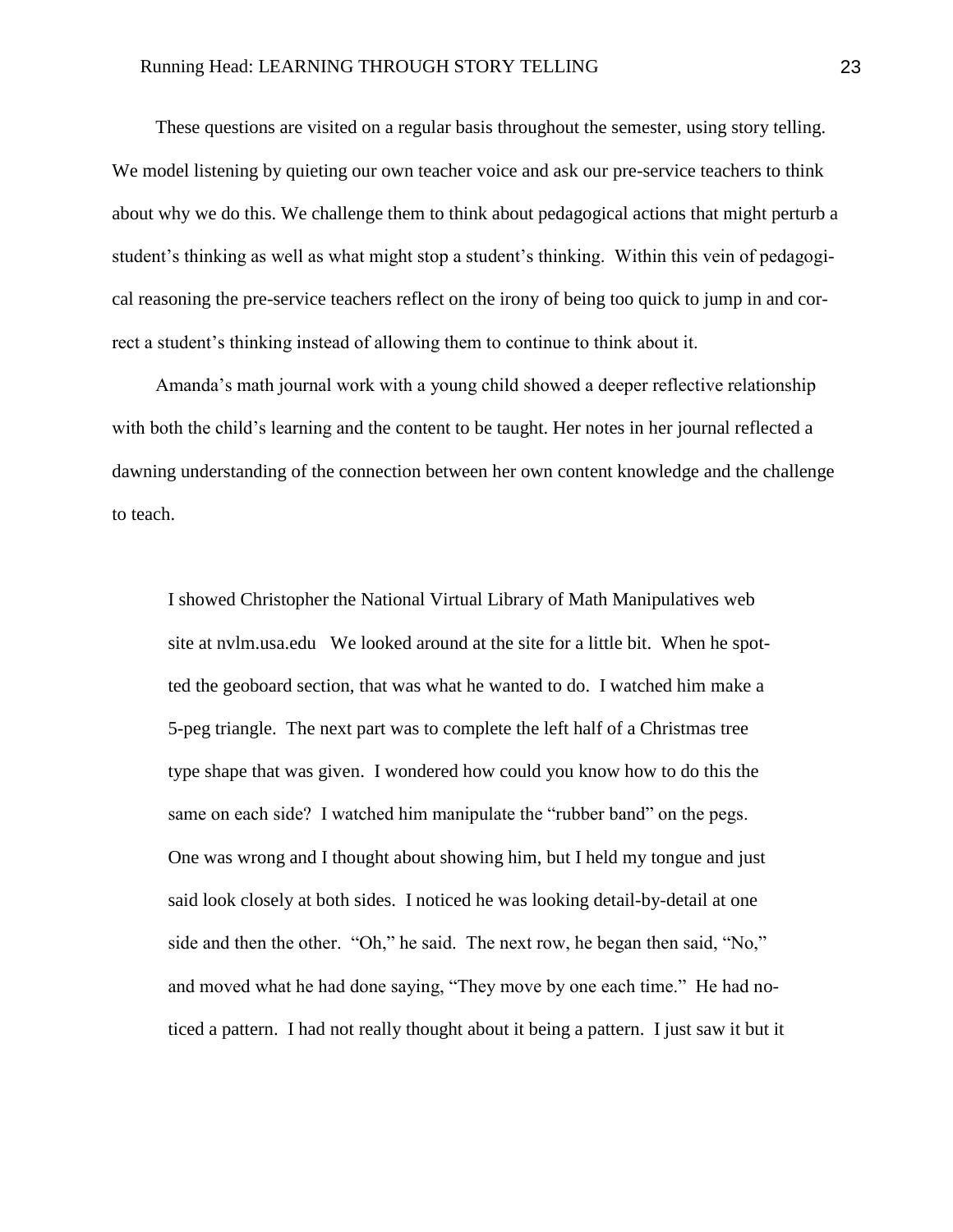was not aware of thinking of it in that way, but he did. I must be aware of patterns more to be able to help students see them as well.

Christopher: What is  $4x \underline{\hspace{1cm}} = 32$ ?

Me: Use these foam shapes to decide.

I gave him some different shaped foam cutouts. My first thought was to guide him into how to figure out the answer. I wanted to say something about counting out 32 and divide them into the number of groups you need. I thought - NO. He will learn more if I just let him work on his own. Of course, he did figure it out and I'm sure the answer will stay with him longer, as well as, how he thought about it will help him in working other problems. If I had told him my thought about how to do it, he would not have made the connection for himself and most likely would have trouble doing the same problem again. I am continually holding myself back. I want to jump in and explain how "I" would do it. Even though my way is a legitimate way of thinking, it may not be the way a child would think

Amanda's ability to integrate her reflection into her work with a child was apparent in her journal entries. As teacher educators we have to keep in mind that not all of our students will be so highly reflective. It is a goal for us to provide reflection as a way to develop knowledge for teaching, but we also know that non-reflective students will struggle with this expectation (La-Boskey, V. K., 1994).

of it and I may prohibit the child from discovering an important connection.

As teacher educators our focus is on giving the pre-service teachers as many possible chances to make sense of mathematics and connect that reasoning to pedagogy, as possible. Preservice teachers can be supported to engage more fully with students' mathematical reasoning by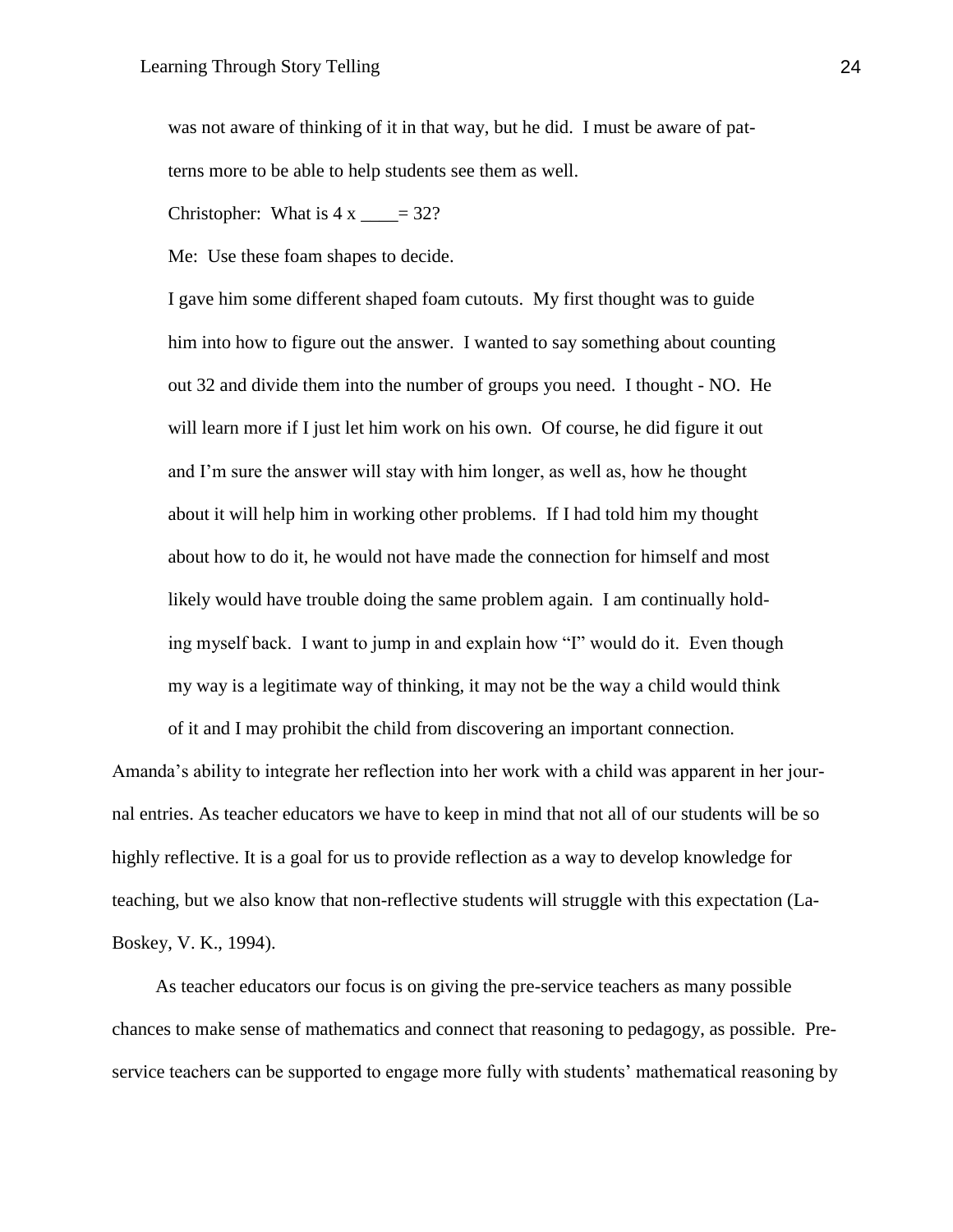revisiting the beginnings of our number system, holding firm to the expectation of justifying ones reasoning and communicating it to others, giving ample time to rehash through why processes are true and why other processes are equally valid, and reflecting on the continuous interplay between ones learning and ones teaching. Story telling serves as the bridge between the prerequisite mathematics content classes to the early childhood math methods class. We want our students to have the mathematics content and the pedagogy modeled both as something experienced and as something to promote in their future classrooms.

Coming full circle at the end of the program we asked Amanda to reflect on her pre-service teacher learning and what she thought about mathematics, learning, knowing, and enjoyment. Amanda reflects,

Before starting this program I really thought that I knew mathematics well. I mean, I listened to my school teachers and pretty much learned the rules and procedures they taught me. Whenever I forgot something I just passed it off as having not practicing enough. If I did not remember it I was stuck though, because I had not really made sense of it. I would have to either look it up or go ask my teacher what it was. As I was going through the program however I began to see the power of actually thinking through why the mathematical ideas were true. If I forgot something I now would start to play with the idea, and since I had already made sense of it once, I knew I could do it again. It sounds strange but sometimes forgetting it was a good thing, because the second time I considered it I found a new way to make sense of it. Explaining my new way to the class made me feel intelligent. I have a different kind of confidence now. Before I was confident in the process someone told me to do but now I am confident in my own ability to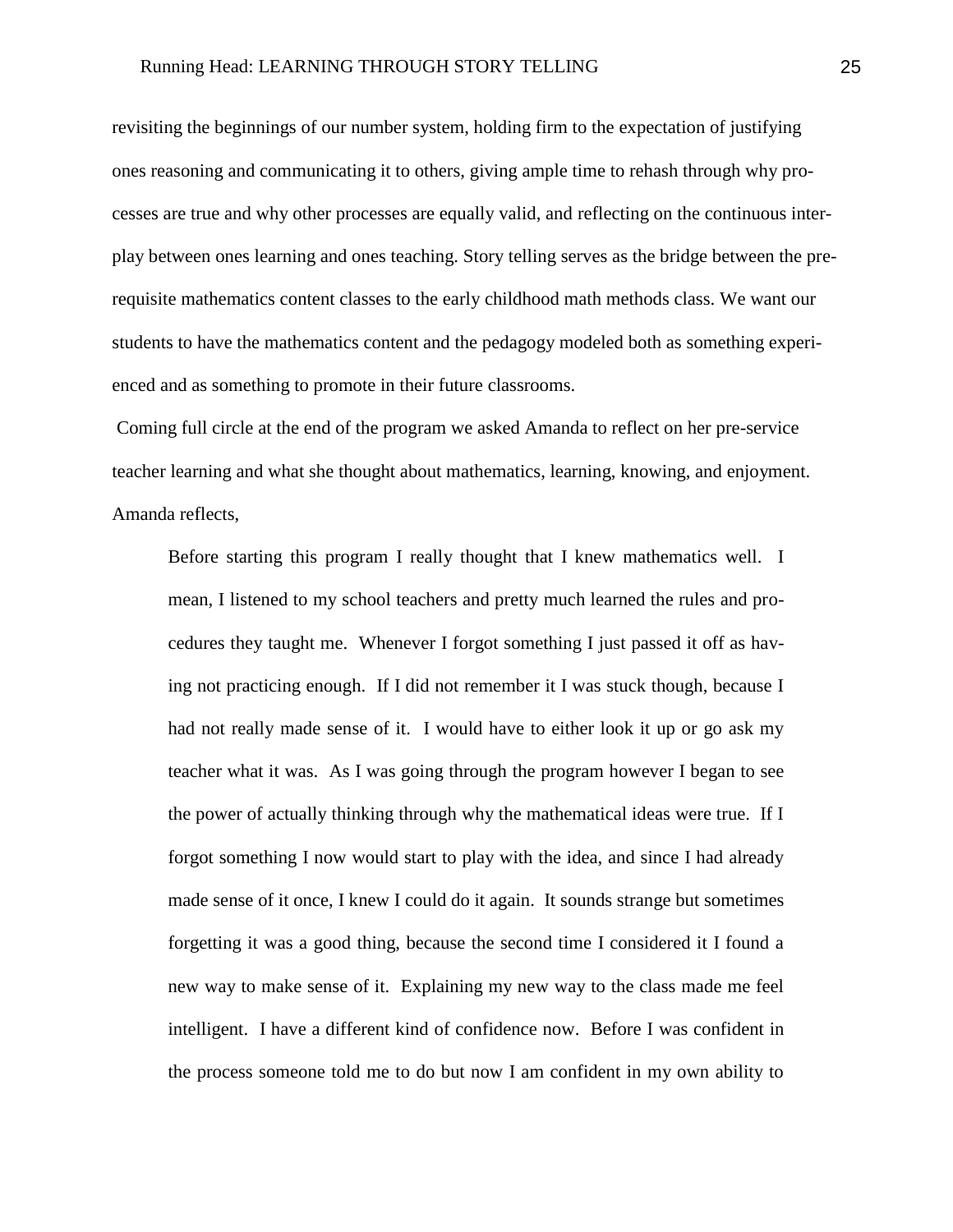understand and think through why mathematics makes sense. It is fun to think about mathematics and think about others ideas. I sometimes wonder who I would be if my teachers expected me to make sense of mathematics instead of allowing me to skate by just memorizing what they told me. Now that I have tasted this sweet apple of mathematical sense making I want to give it to my students, so that they too can enjoy mathematics.

We have focused on Amanda,for this particular paper, but she represents many of our students. Through story telling our students come to know more about their own learning, but they also know more about the perspective of the child's learning. "...teaching transcends knowledge and skills to also include how the teacher frames the world and then approaches and communicates with others" (Mueller, J.J.; Wisneski, D.B.; & File, N. p. 74). The story telling our students participate in supports their development in becoming teachers who can facilitate a deeper communication with their future students.

## **Final Remarks and Future Plans**

We know our students assimilate and accommodate new information in ways that are highly personal. We would like go into the field with our students to find out if their new view of math teaching and learning is going to stand up to the realities of teaching in primary classrooms. Are they going to be able to follow through on their quest to understand their students' math thought process? How does the context impact their ability to use their new concepts of teaching and learning math? These questions, and others, guide our teaching decisions.

From our narrative inquiry with these pre-service teachers we believe that to help them bridge content and pedagogical knowledge, teacher educators should invoke students stories and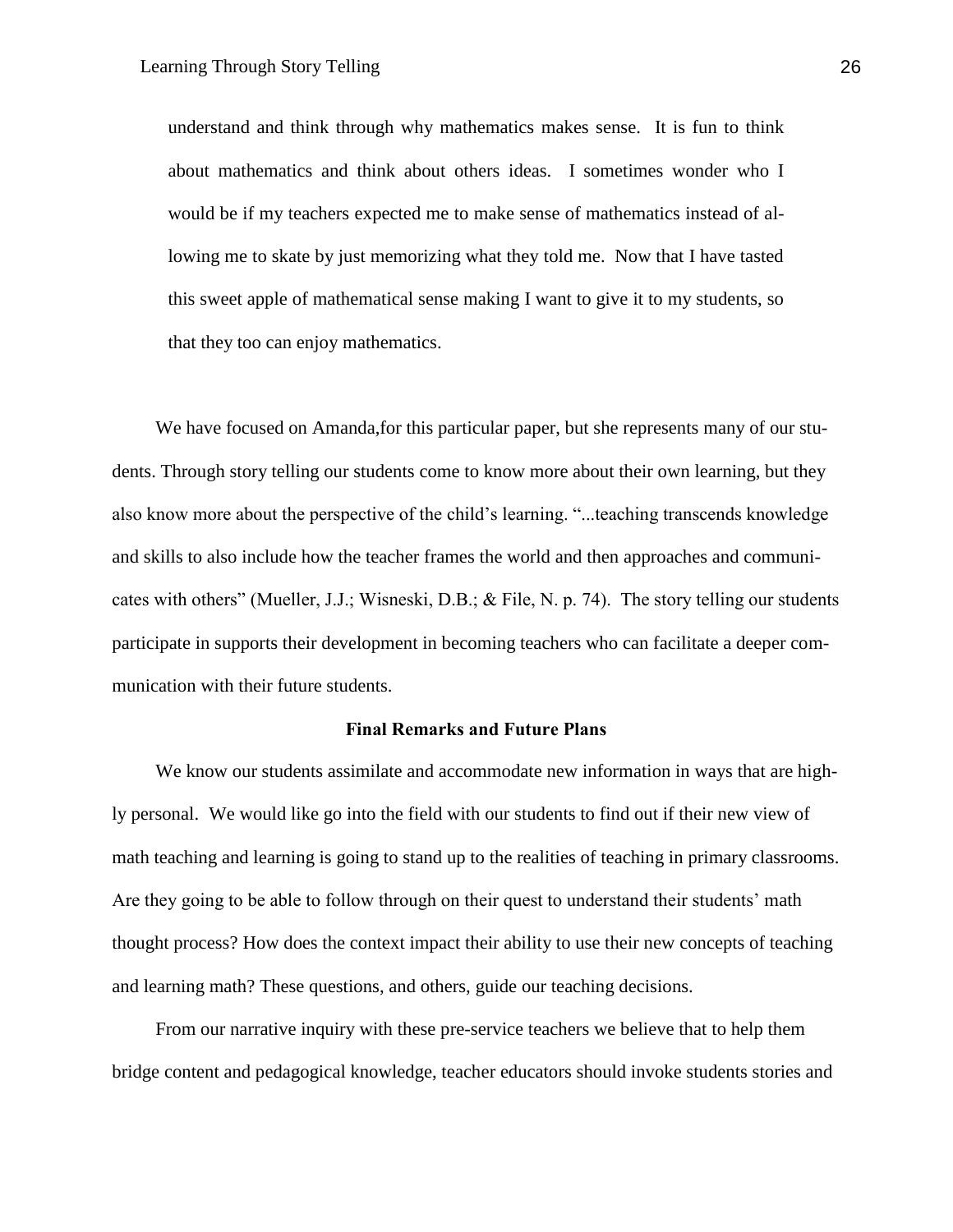allow those stories to provide a powerful dialogue about what it means to teach and learn mathematics. Without such dialogue, we would not have researched our own practice, we would not have focused on our student's construction of knowledge, and we would not have valued how their construction of knowledge could impact our own knowledge. We would encourage our colleagues to look for opportunities to share common concerns, questions, and interests with others. Ours happened to revolve around the content of math, but these commonalities may be found in any content area.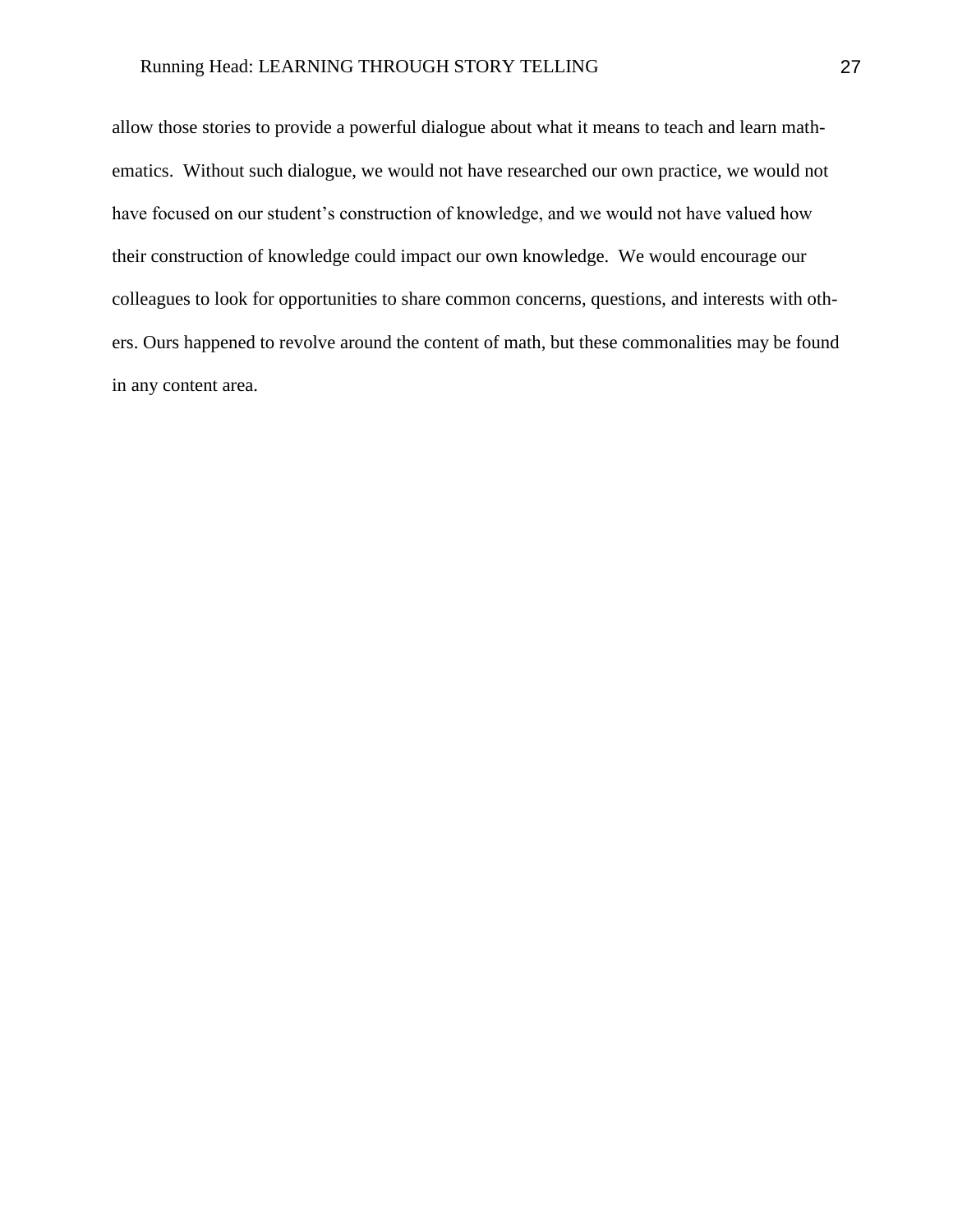### References

- Akinbode, A. (2013). Teaching as lived experience: The value of exploring the hidden and emotional side of teaching through reflective narratives. *Studying Teacher Education*, 9(1), 62- 73. http://dx.doi.org/10.1080/17425964.2013.771574.
- Anderson, D., & Piazza, J. (1996). Changing beliefs: Teaching and learning mathematics in constructivist pre-service classrooms. *Action in Teacher Education, 18(2)*, 51-62.
- Ball, D. L., Thames, M.H. & Phelps, G. (2008). Content knowledge for teaching: What makes it special? *Journal of Teacher Education, 59*(5), 389-407
- Britzman, D.P. (1991). *Practice makes practice: A critical study of learning to teach*. SUNY: Albany, NY.
- Brown, E. T. (2005). The influence of teachers' efficacy and beliefs regarding mathematics instruction in the early childhood classroom. *Journal of Early Childhood Teacher Education, 26*(3), 239-257.
- Cavey, L. O., Mahavier, W. T., Parker, G. E. & White, A. (2007). Math nerds and mathematical knowledge for teaching. *The Constructivitst, 18* (1)
- Chaille, C. (2008). Constructivisim across the curriculum in early childhood class rooms: Big ideas as inspiration. Pearson.
- Clandinin, D.J. & Connelly, F. M. (2000). Narrative inquiry: Experience and story in Qualitative research. Jossey-Bass. San Francisco: CA.
- Davis, S.M. (2005). Developing reflective practice in pre-service student teachers: What does art have to do with it? *Teacher Development*, *9* (1), 19.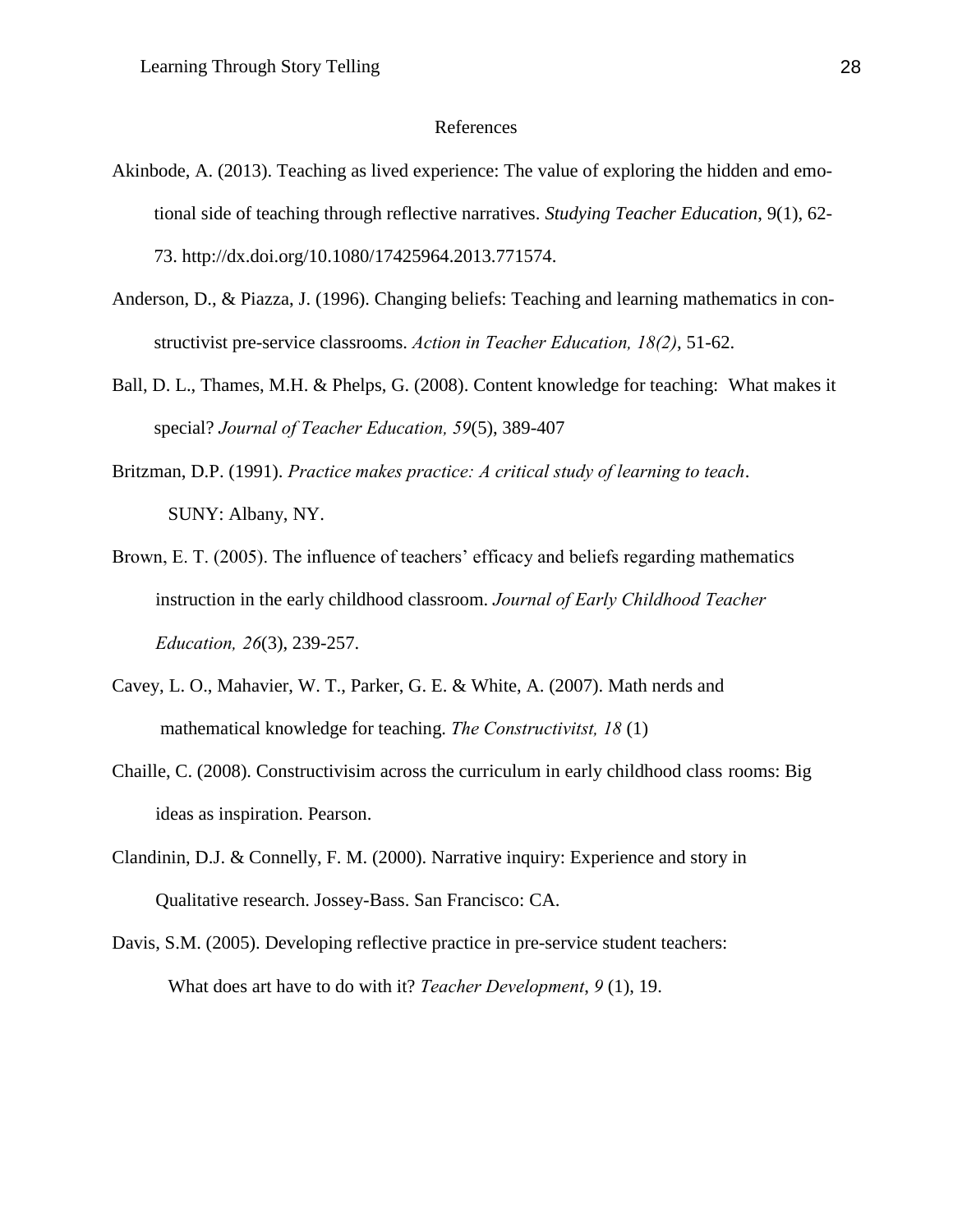- Dunphy, E. (2009). Early childhood mathematics teaching: challenges, difficulties and priorities of teachers of young children in primary schools in Ireland. *International Journal of Early Years Education, 17*(1), 3-16
- Francis, D. (1995). The reflective journal: A window to pre-service teachers' practical knowledge. *Teaching and Teacher Education,* 11, 229-241.
- Frost, J. (2010). Looking through the lens of teacher's life: The power of prototypical stories in Understanding teachers' instructional decisions in mathematics. *Teaching and Teacher Education*. 26 (2010) 225-233. doi: 10.1016/j.tate.2009.03.020
- Fosnot, C.T., (Ed.), (1996). Constructivism: Theory, perspectives, and practice. Teachers College.
- Fuson, K.C., Kalchman, M. & Bransford, J.D. (2005) Mathematical understanding: An introduction. In M. S. Donovan & J.D. Brandford (Eds.), How students learn: Mathematics in the classroom (217-240). National Academies Press.
- Gresham, G. (2007). A study of mathematics anxiety in pre-service teachers. *Early Childhood Education Journal. 35*(2), 181-188.
- Gordon, M. (2009). Toward a pragmatic discourse of constructivism: Reflections on lessons from practice. *Educational Studies*, 45: 39-58. Doi: 10.1080/00131940802516894.
- Grimmett, P. P. & Erickson, G. L. (Eds.). (1988). Reflection in teacher education. NewYork: Teachers College Press.
- Hill, H., & Ball, D. (2009). The curious -- and crucial -- case of mathematical knowledge for teaching. *Phi Delta Kappan, 91*(2), 68-71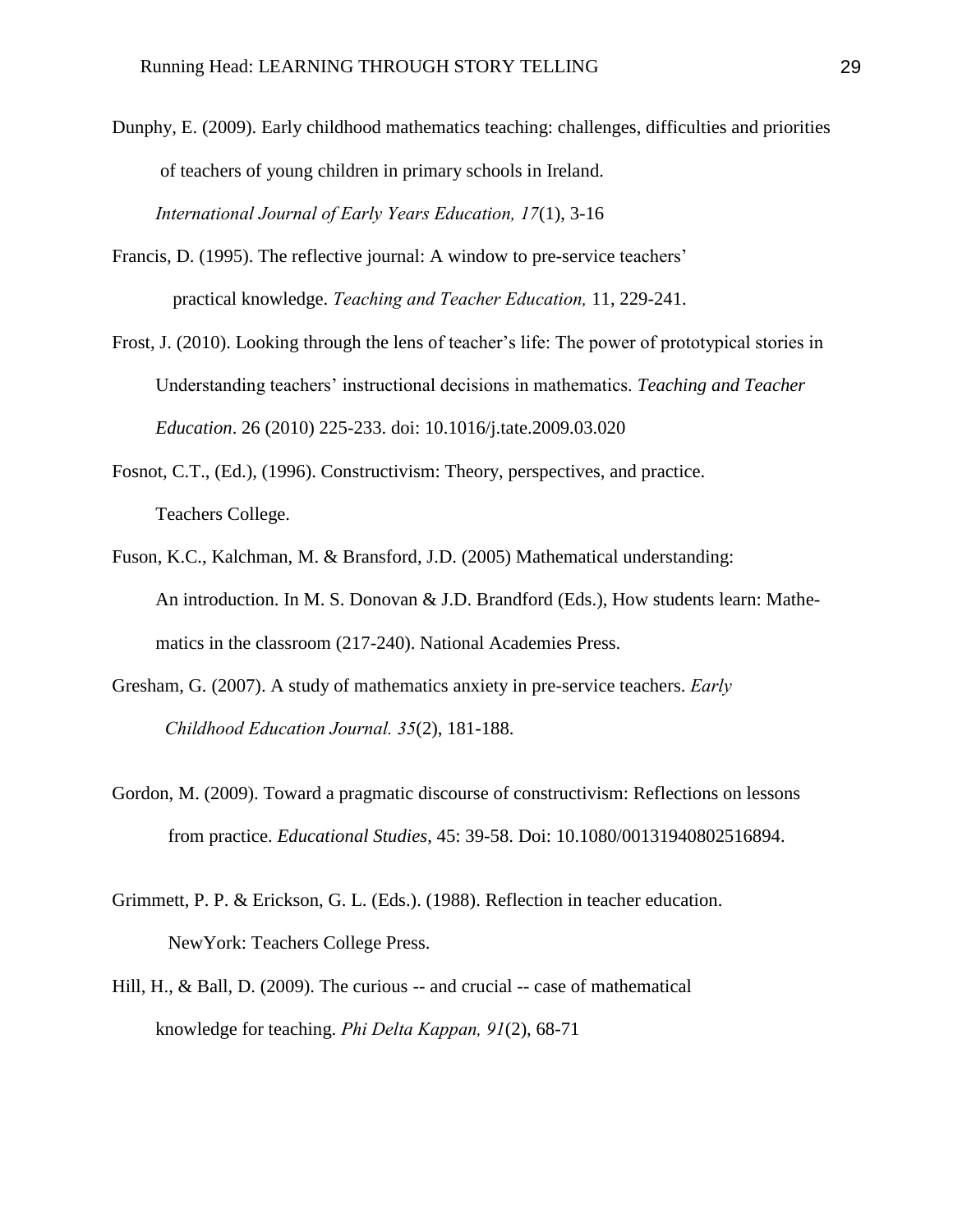Kamii, C.(October, 2000). Teachers need more knowledge about how children learn mathematics. *Teaching Children Mathematics. Retrieved from*  http://www.nctm.org/resources/content.aspx?id=1760

- Kenney, R., Shoffner, M. & Norris, D. (2013). Reflecting to learn mathematics: Supporting pre-service teachers' pedalogical content knowledge with reflection on writing prompts in mathematics education. *Reflective Practice: International and Multidiscplinary Perspectives,* 14(6), 787-800. Doi.10.1080/146223943.2013.836082
- Jalongo, M.R. & Isenberg, J. P., & Gerbracht, G.(1995). Teacher's stories: From personal narrative to professional insight. San Francisco: Jossey-Bass
- Kettle, B. & Sellars, N. (1996). The development of student teachers' practical theory of teaching. *Teaching and Teacher Education*, *12*, 1-24.
- LaBoskey, V.K. (1994). Development of reflective practice: A study of pre-service teachers. New York: Teachers College Press.
- Lloyd, G. M. (2006). Using K-12 mathematics curriculum materials in teacher education: Rationale, strategies, and pre-service teachers' experiences. In K. Lynch-Davis & R. L. Rider (Eds.), *The work of mathematics teacher educators* (pp. 11 28). San Diego CA: Association of Mathematics Teacher Educators.
- Mueller, J.J., Wisneski, D.B. & File, N. (2010). Grappling with big ideas: The process of program improvement. *Journal of Early Childhood Teacher Education, 31*, (1), 71-85.
- Nolan, A. (2008). Encouraging the reflection process in undergraduate teachers using guided reflection*. Australian Journal of Early Childhood. 33* (1), 31-36.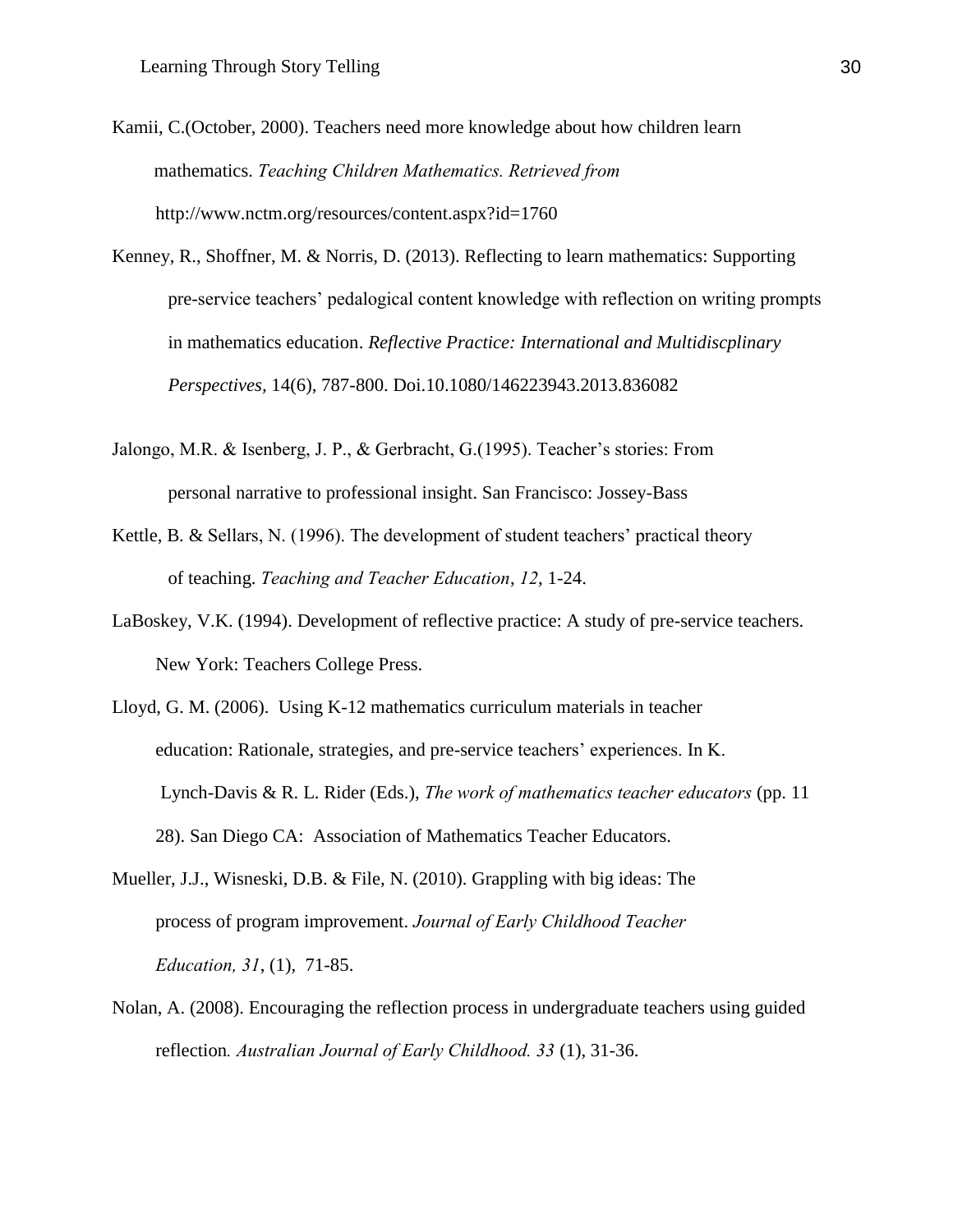Piaget, J. (1965). The moral judgment of the child. New York: Free Press.

- Philipp, R.A. (2000). Mathematics teachers' beliefs and affect. In F. Lester (Eds.), *Second handbook of research on mathematics teaching and learning*. United States: Information Age Pub Inc.
- Richardson, V. Ed. (1997). Constructivist teacher education: Building a world of new understandings. RoutledgeFalmer. Philadelphia: PA.
- Ritchie, J.S. & Wilson, D.E. (2000). Teacher narrative as critical inquiry: Rewriting the script. Teachers College.
- Ross, V. & Prior, J. (2012). Curriculum: The inside story. *Curriculum and Teaching Dialogue*.14, (1-2), pg. 101.
- Steinberg, R.M., Empson, S.B. & Carpenter, T.P. (2004). Inquiry into children's mathematical thinking as a means to teacher change. *Journal of Mathematics Teacher Education, 7,* (3), 237-267.
- Stipek, D. J., Givvin, K. B., Salmon, J. M., & MacGyvers, V. L. (2001). Teachers' beliefs and practices related to mathematics instruction. *Teaching and Teacher Education, 17*(2), 213-226. doi:10.1016/S0742-051X(00)00052-4
- Treagust, D. F., Duit, R., & Fraser, B. J. edt (1996). Improving teaching and learning in science and mathematics. Teachers College Press.
- Van Manen, M. (1990). Researching lived experience: Human science for an action sensitive pedagogy. The State University of New York, London: Ontario.
- van Wyk, M. M. (2011). Student teachers' personal stories—Identity, social class and learning : A life history approach. *Loyola Journal Of Social Sciences*, *25*(2), 141-161.